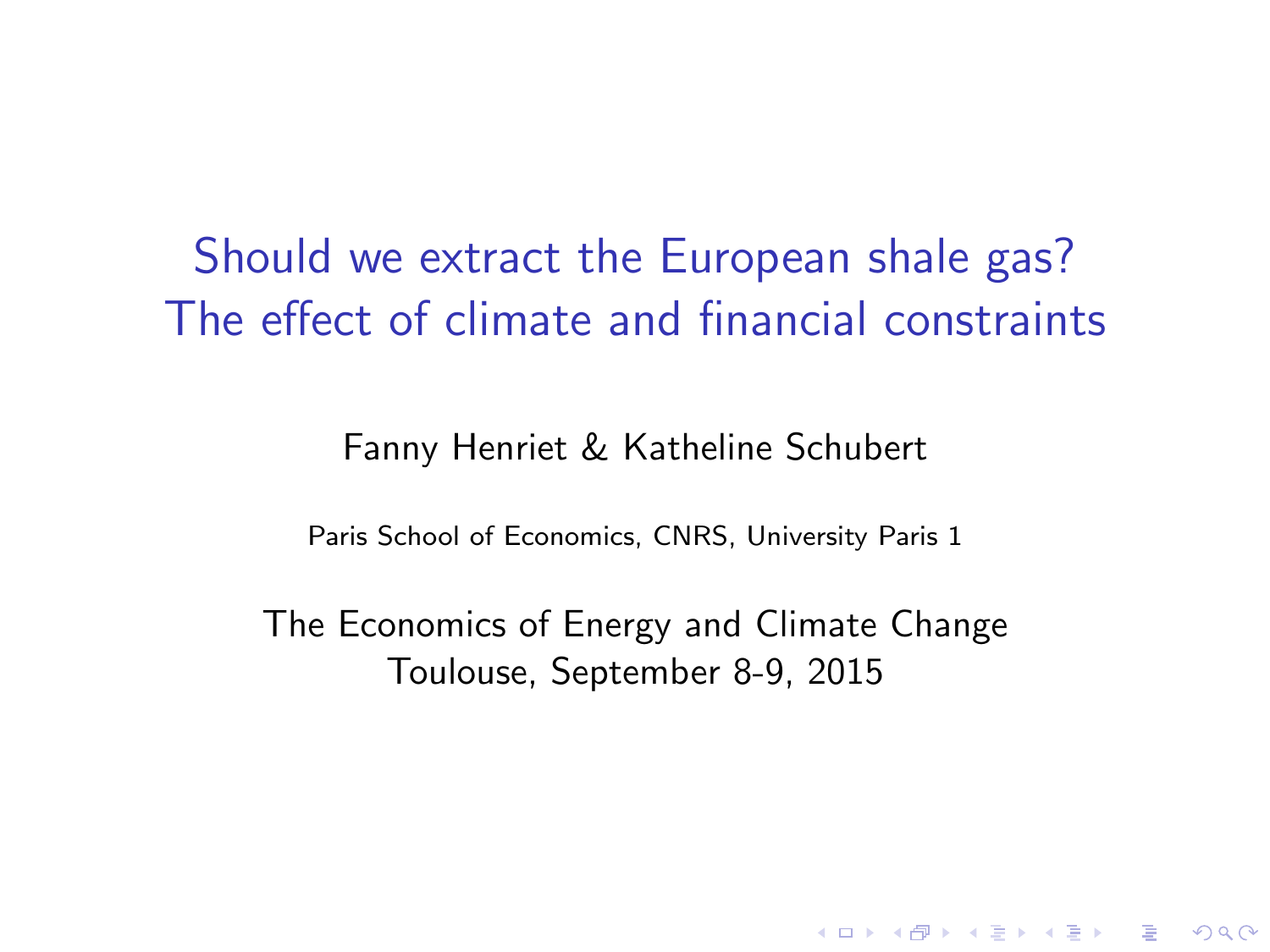### Introduction

In France, the Jacob law of July 13th, 2011 bans hydraulic fracturing ("fracking"):

"Under the Environment Charter of 2004 and the principle of preventive and corrective action under Article L. 110-1 of the Environment Code, exploration and exploitation of hydrocarbon liquids or gas by drilling followed by hydraulic fracturing of the rock are prohibited on the national territory."

- $\triangleright$  Exploration licences held by companies like the American Schuepbach or the French Total cancelled.
- $\triangleright$  Schuepbach complains to the court that this law is unfair and unconstitutional
- $\blacktriangleright$  The Constitutional Court confirms the ban on October 8th, 2013.
- ► French President François Hollande says France will not allow exploration of shale gas as long as he is in office.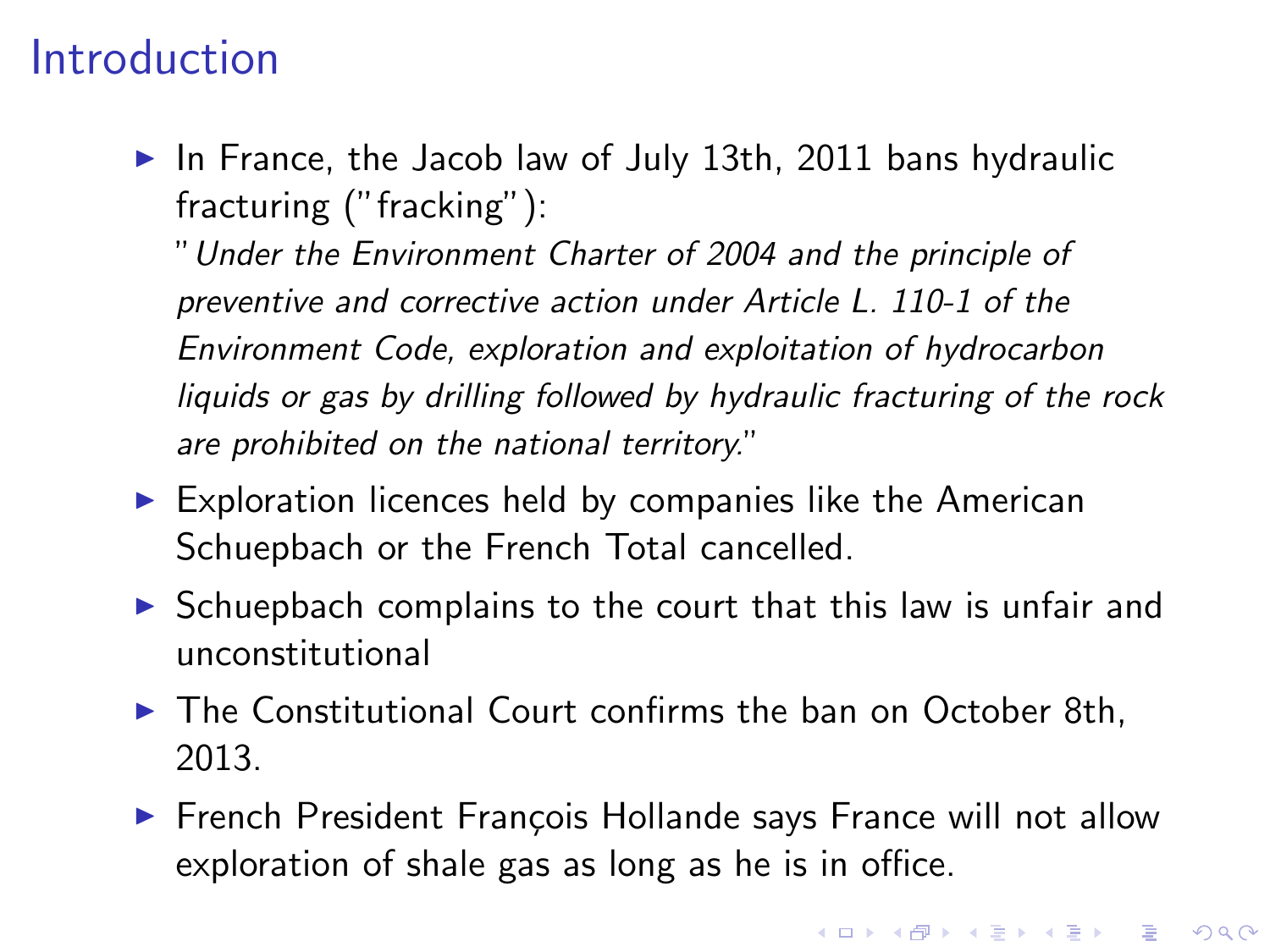- $\triangleright$  This position is supported by a majority of the population:
	- $\blacktriangleright$  IFOP survey, Sept. 13, 2012: 74% of the respondents are opposed to shale gas exploitation;
	- $\triangleright$  BVA survey, Oct. 2, 2014: 62%.
	- $\triangleright$  This is greater than the opposition to nuclear energy, which provides most of France's electricity.
- $\triangleright$  France and Bulgaria are the only European Union countries to ban shale gas.

**KORKA SERKER ORA**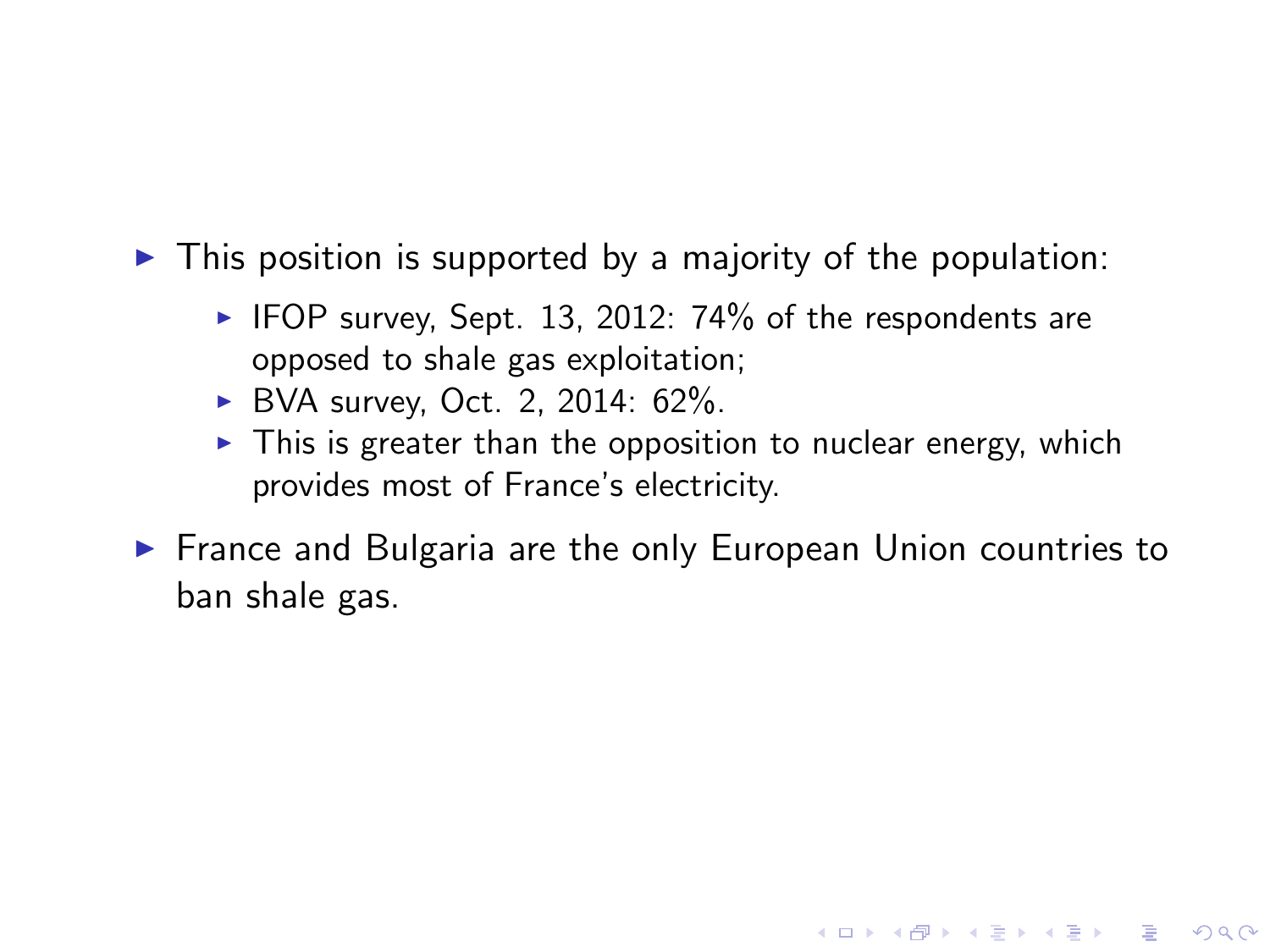### Arguments in favor of the ban

- 1. Fracking is dangerous and environmentally damaging:
	- $\triangleright$  pollution of surface water (through disposal of fracturing fluids);
	- $\triangleright$  pollution of groundwater (through accidental leakage of fracking fluids from the pipe into potable aquifers):
	- $\triangleright$  seismic vibrations caused by the injection of water underground;
	- $\triangleright$  concerns over landscape (lot of wells).
- 2. Global warming: we should reduce drastically the use of fossil fuels, not find new ones. Postpones the transition to clean renewable energy.

4 D > 4 P + 4 B + 4 B + B + 9 Q O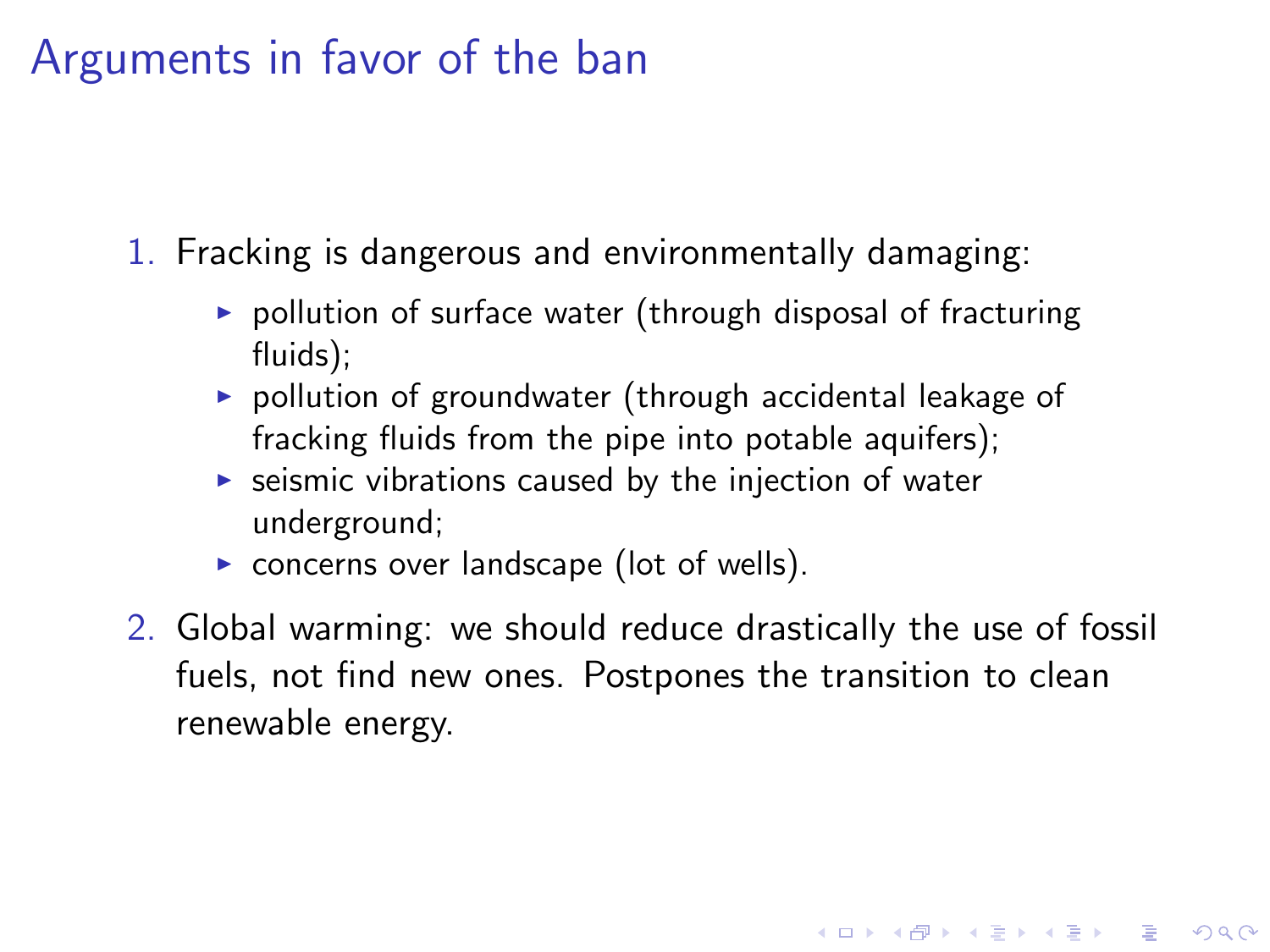### Arguments against the ban

- $\triangleright$  Natural gas is less polluting than other fossil fuels (oil, and particularly coal). Good substitute for coal.
- $\blacktriangleright$  IMF, 2014: " Natural gas is the cleanest source of energy among other fossil fuels (petroleum products and coal) (...). The abundance of natural gas could thus provide a "bridge" between where we are now in terms of the global energy mix and a hopeful future that would chiefly involve renewable energy sources."

**KORKAR KERKER EL VOLO**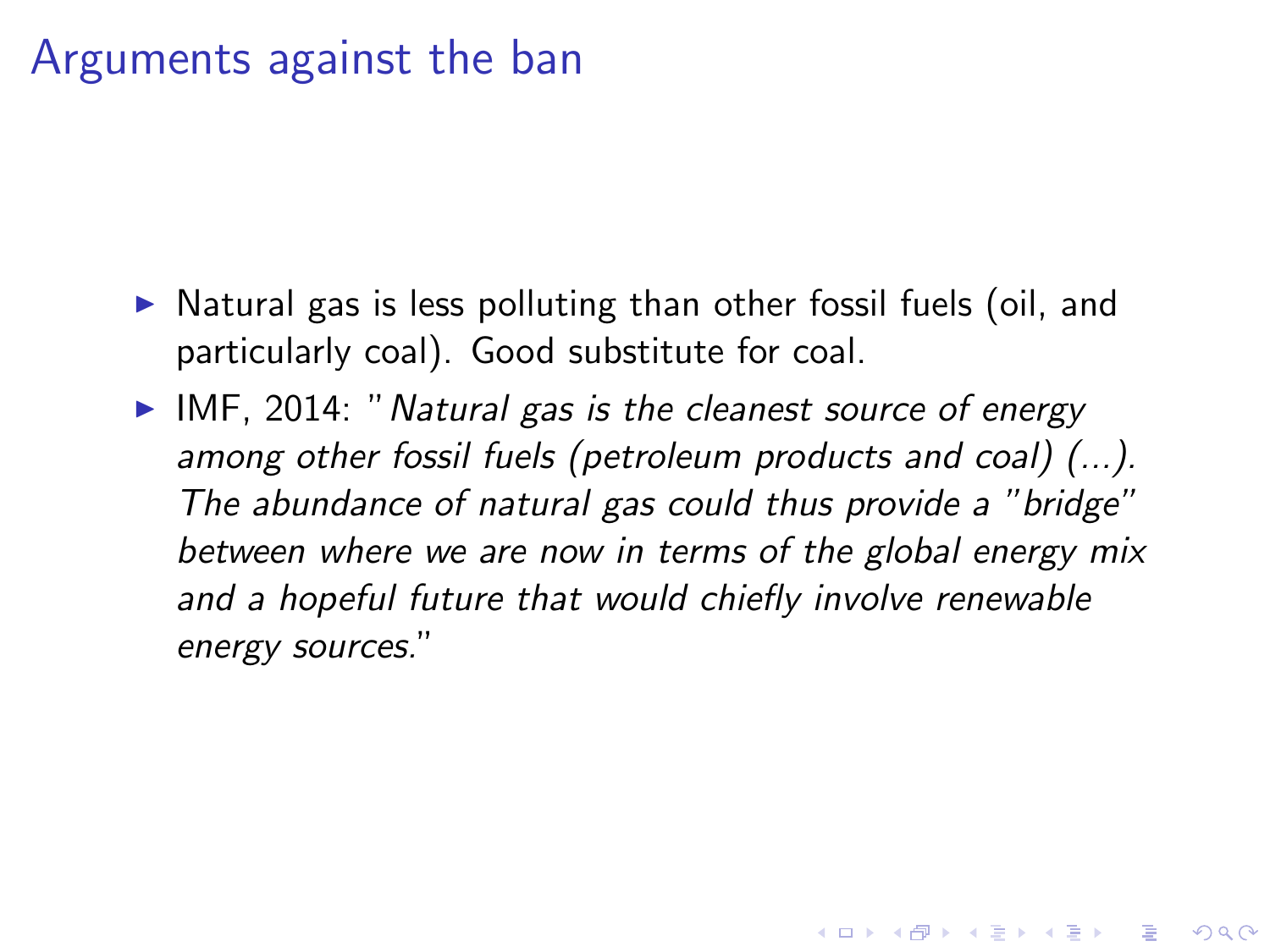- $\blacktriangleright$  Enormous contrast between the position held by France and the situation of the US.
- $\triangleright$  US is the first natural gas producer in the world.
- $\triangleright$  Shale gas has risen from 2% of domestic energy production a decade ago to nearly 40% today (IMF, 2014).
- It has profoundly modified the energy mix: shale gas is gradually replacing coal for electricity generation.
	- $\blacktriangleright$  1990: coal-fired power plants produced more than half of the total electricity supply, and natural gas-fired power plants 12%;

**K ロ ▶ K @ ▶ K 할 X X 할 X → 할 X → 9 Q Q ^** 

- ▶ 2013: respectively 29% and 27% (EIA, 2014).
- $\triangleright$  For shale gas supporters, the US shale boom has allowed to create jobs, relocate some manufacturing activities, lower the vulnerability to oil shocks, and impact positively the external balance (IMF, 2014).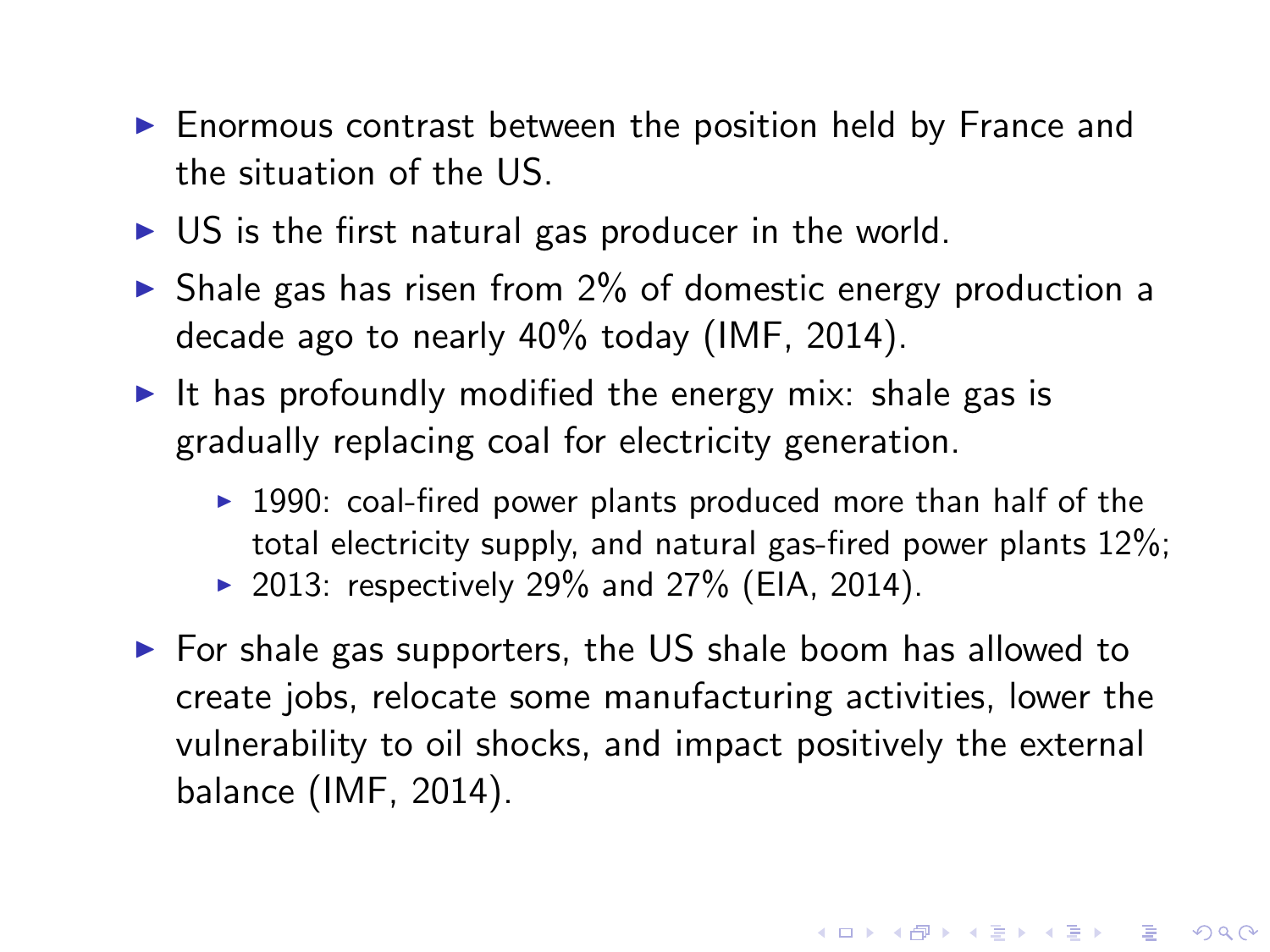### **Motivation**

- $\triangleright$  We explore whether climate policy justifies developing more shale gas.
- $\triangleright$  Environmental damages, both local and global, are taken into account.
- $\triangleright$  To address the question of a potential arbitrage between shale gas development and the transition to clean energy, we examine how the results are modified when we add the constraint that total energy expenditures must not be increased by climate policy.

4 D > 4 P + 4 B + 4 B + B + 9 Q O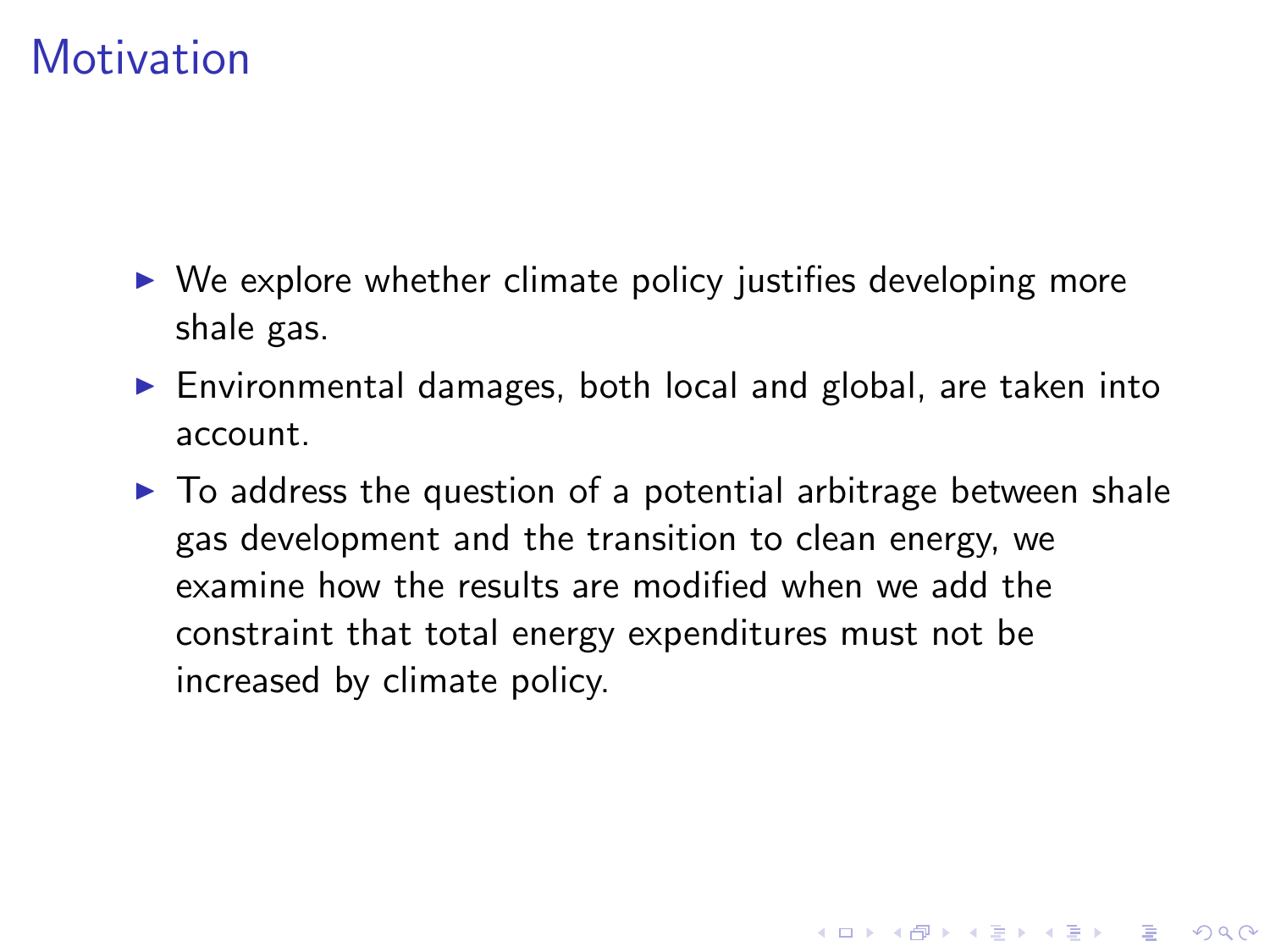# The model (1)

- $\blacktriangleright$  Hotelling-like model of electricity generation.
- $\blacktriangleright$  Electricity initially produced by coal-fired power plants.
- $\triangleright$  Two other energy sources, shale gas and solar, may be developed and used in electricity generation.
- $\triangleright$  Coal is abundant but very polluting.
	- **Pollution intensity:**  $\theta_d$ .
	- $\blacktriangleright$  Marginal production cost:  $c_d$ .
- $\triangleright$  Shale gas is non-renewable, and also polluting but less than coal.
	- **Pollution intensity:**  $\theta_e \leq \theta_d$  (Heath et al., PNAS 2014).
	- $\blacktriangleright$  Marginal production cost:  $c_e < c_d$  (EIA 2014).
	- $\blacktriangleright$  Marginal local damage: d.
	- Reserves  $X_e$  endogenous.
	- Exploration cost  $\widetilde{E}(X_e)$ , with  $E'(X_e) > 0$  and  $E^{''}(X_e) > 0$ , as in Gaudet and Lasserre (JEEM 1988). Must be paid at date 0. Actual extraction may be postponed to a later date.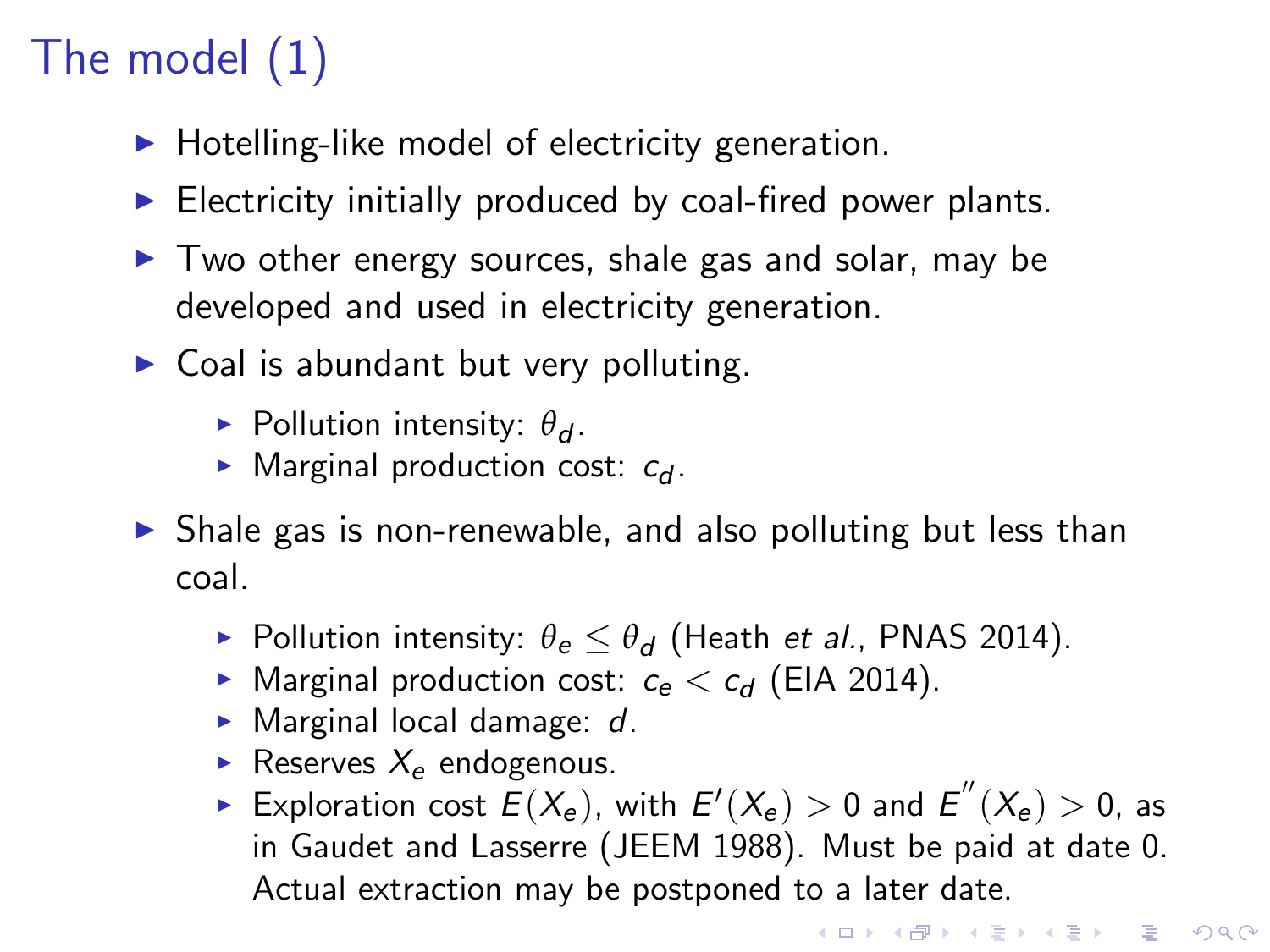## The model (2)

- $\blacktriangleright$  Solar is abundant and clean.
	- $\triangleright$  Marginal production cost:  $c_b > \max(c_e + d, c_d)$ .
	- Fixed R&D cost:  $CF(t)$ , with  $CF'(t) < 0$  (exogenous technical progress).
- $\triangleright$  The 3 resources are perfect substitutes in electricity generation.
- $\triangleright$  Combustion of coal and shale gas generates carbon emissions that accumulate in the atmosphere:

$$
\dot{Z}(t) = \theta_{e}x_{e}(t) + \theta_{d}x_{d}(t)
$$

No natural decay.

 $\triangleright$  Climate policy: cap on the atmospheric carbon concentration  $\overline{Z}$  (Chakravorty et al. JEDC 2006).

**K ロ ▶ K @ ▶ K 할 X X 할 X → 할 X → 9 Q Q ^**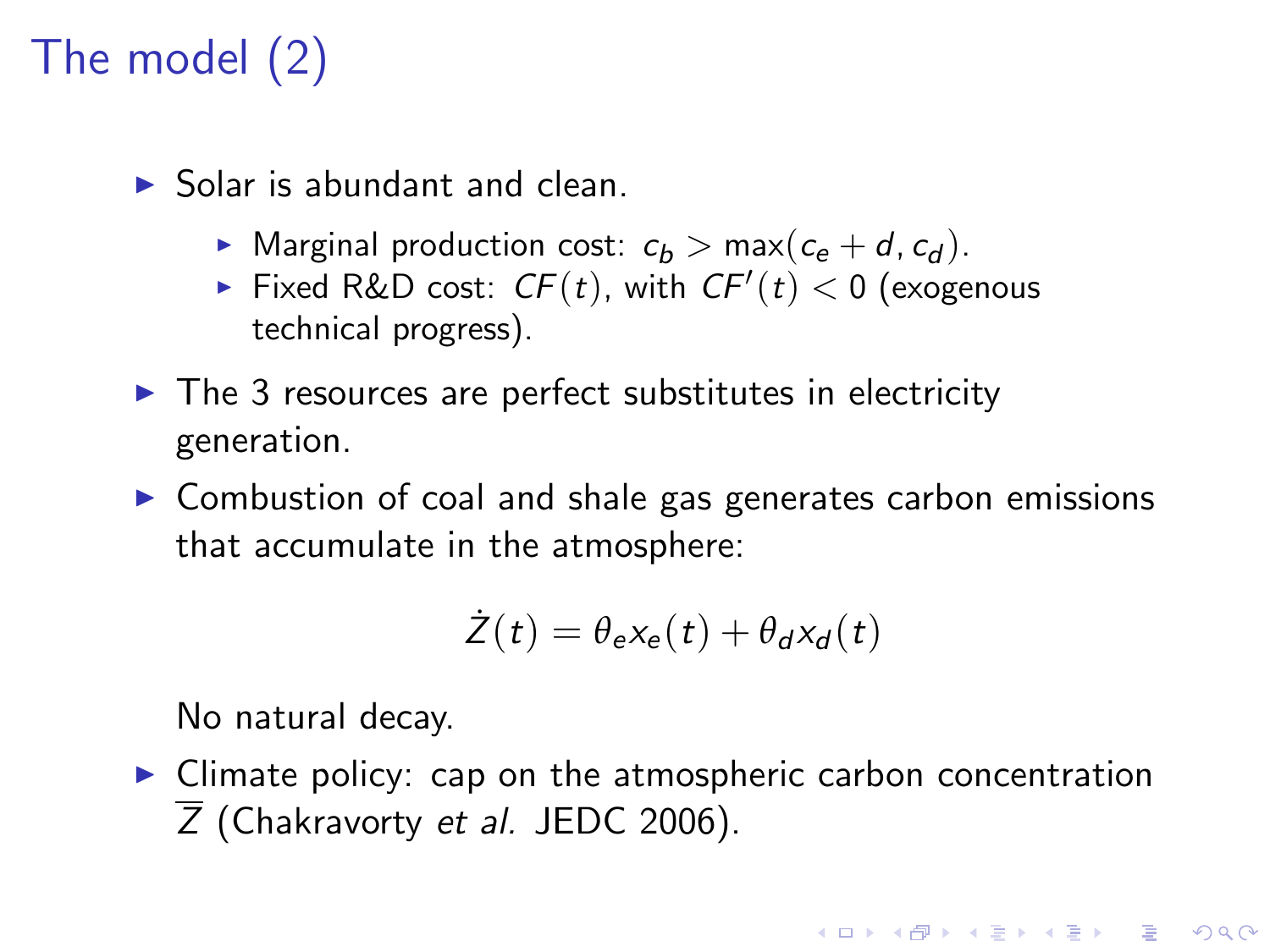|                                                                                                      | reserves         |                   | resources         |                  |  |
|------------------------------------------------------------------------------------------------------|------------------|-------------------|-------------------|------------------|--|
|                                                                                                      | ЕJ               | G <sub>td</sub> C | EJ.               | G <sub>t</sub> C |  |
| conventional oil                                                                                     | $4900 - 7610$    | $98 - 152$        | $4170 - 6150$     | $83 - 123$       |  |
| unconventional oil                                                                                   | $3750 - 5600$    | $75 - 112$        | $11280 - 14800$   | $226 - 297$      |  |
| conventional gas                                                                                     | $5000 - 7100$    | $76 - 108$        | $7200 - 8900$     | $110 - 136$      |  |
| unconventional gas                                                                                   | $20100 - 67100$  | $307 - 1026$      | $40200 - 121900$  | $614 - 1863$     |  |
| coal                                                                                                 | $17300 - 21000$  | $446 - 542$       | $291000 - 435000$ | $7510 - 11230$   |  |
| total                                                                                                | $51050 - 108410$ | $1002 - 1940$     | 353 850 - 586 750 | $8543 - 13649$   |  |
| Reserves are those quantities able to be recovered under existing economic and operating conditions; |                  |                   |                   |                  |  |
| resources are those whose economic extraction is potentially feasible.                               |                  |                   |                   |                  |  |

Table: Estimates of fossil reserves and resources, and their carbon content. Source: IPCC WG III AR 5, 2014, Chapter 7 Table 7.2

イロト イ母 トイミト イミト ニヨー りんぴ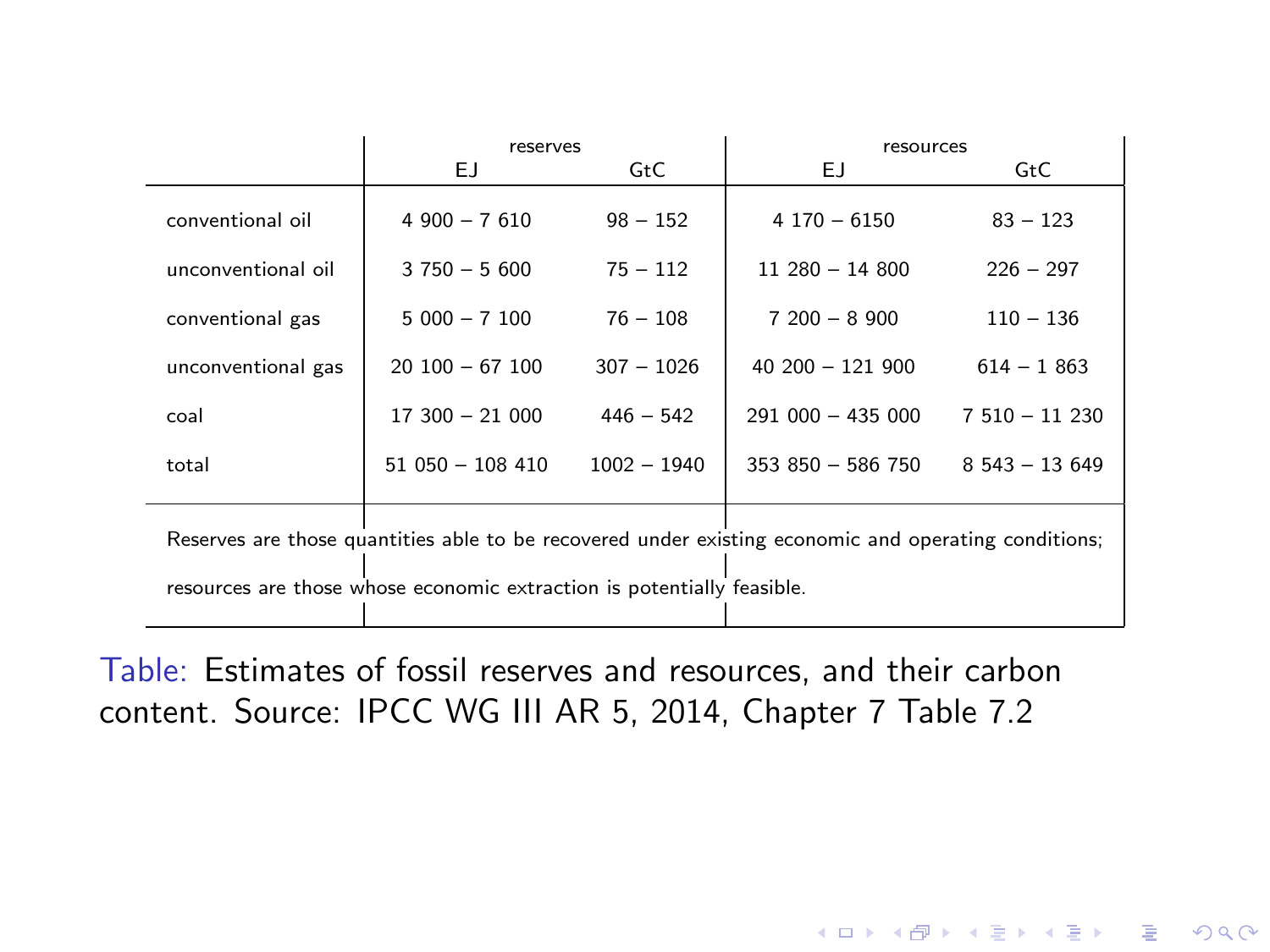|           | coal   shale   unconventional   conventional |     |
|-----------|----------------------------------------------|-----|
| 980   470 | 460                                          | 450 |

Table: Median estimate of life cycle GHG emissions (g  $CO<sub>2</sub>$ eq/kWh) from electricity generated using coal or different types of natural gas. Source: Heath et al., 2014

|            | direct emissions                          | life-cycle emissions |  |  |
|------------|-------------------------------------------|----------------------|--|--|
|            | $min / median / max   min / median / max$ |                      |  |  |
| coal PC    | 670 / 760 / 870                           | 740 / 820 / 910      |  |  |
| $gaz - CC$ | 350 / 370 / 490                           | 410 / 490 / 650      |  |  |

**KORKA SERKER ORA** 

Table: Emissions of selected electricty supply technologies  $(gCO<sub>2</sub>eq/kWh)$ . Source: IPCC WG III AR 5, 2014, Annex III Table  $A.III.2$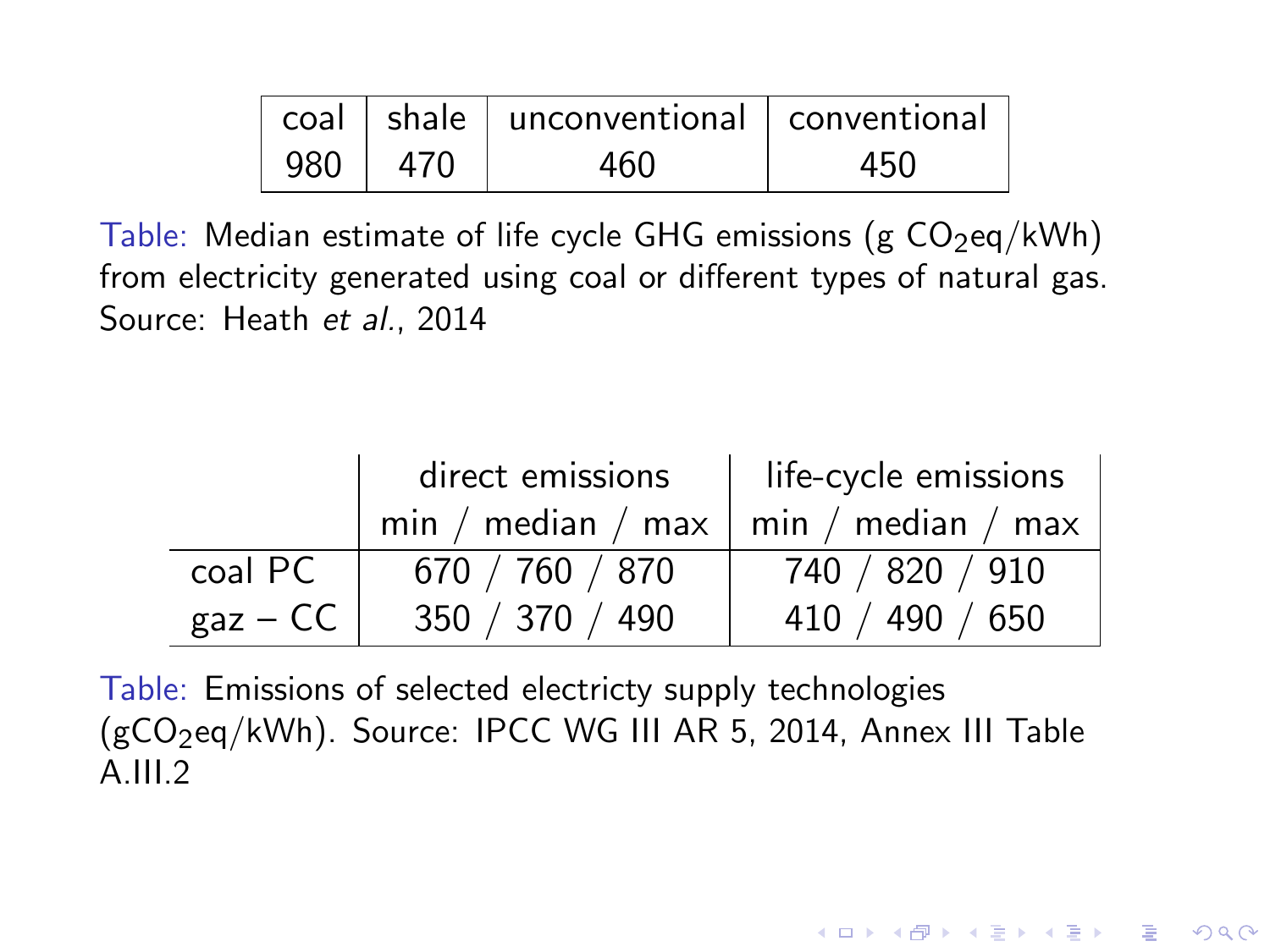|                      | levelized    | fixed          | variable O&M   | transmission | total |
|----------------------|--------------|----------------|----------------|--------------|-------|
|                      | capital cost | <b>O&amp;M</b> | including fuel | investment   |       |
| conventional coal    | 60           | 4.2            | 30.3           | 1.2          | 95.6  |
| natural gas-fired CC | 14.3         | 1.7            | 49.1           | 1.2          | 66.3  |
| solar PV             | 114.5        | 11.4           | 0              | 4.1          | 130   |
| solar thermal        | 195          | 42.1           | 0              | 6.0          | 243   |

Table: US average levelized cost of electricity (2012 \$/MWh). Source: EIA, 2014a

K ロ X K 메 X K B X X B X X D X O Q Q O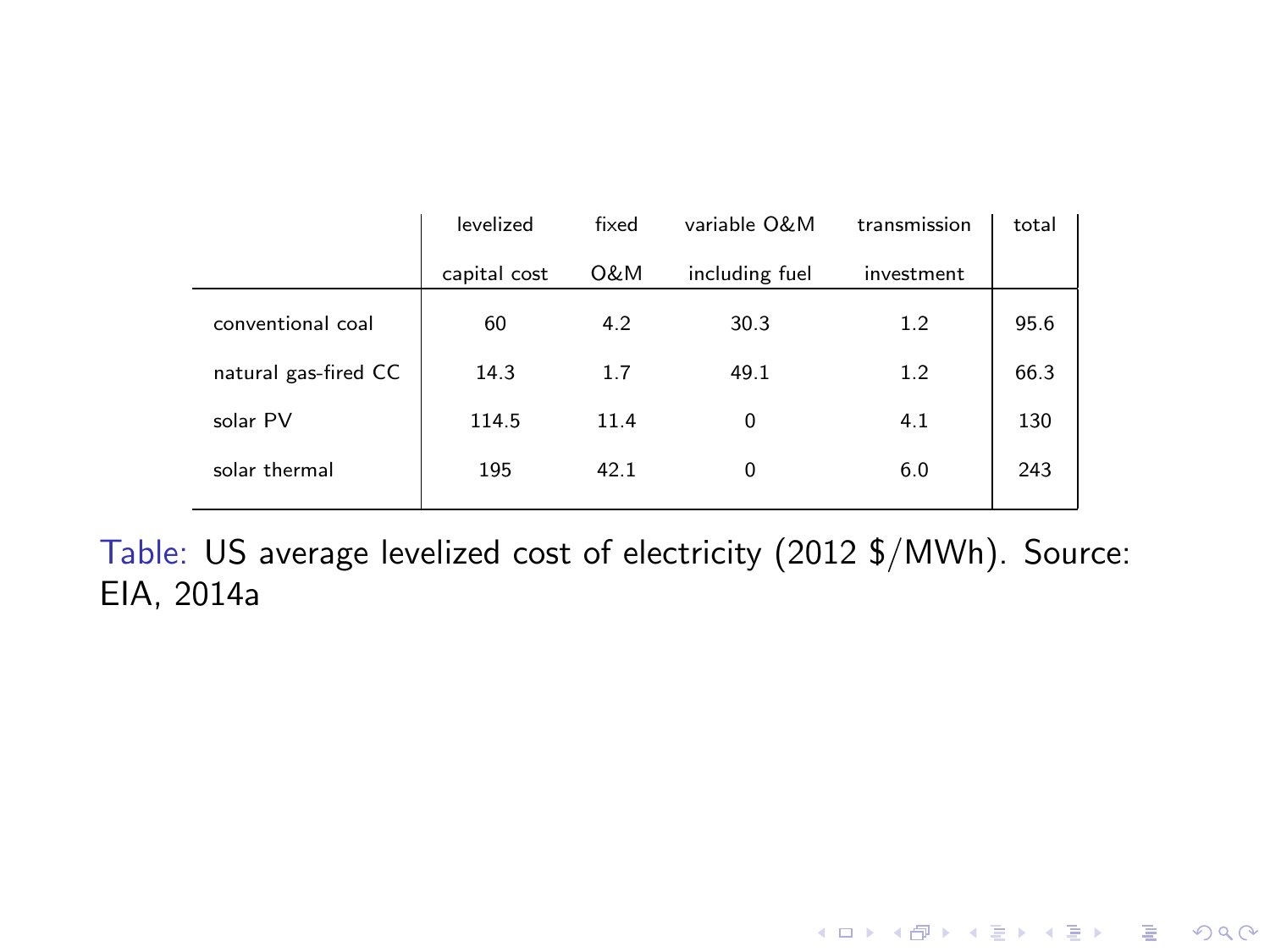### The social planner's program

SP chooses:

- ightharpoontanal extraction rates  $x_d(t)$ ,  $x_e(t)$ ,  $x_b(t)$ ,
- ightharpoon amount of shale gas developed  $X_{\rm e}$ .

 $\blacktriangleright$  date  $T_b$  at which the investment in solar plants is made, which maximize:

$$
\int_0^{\infty} e^{-\rho t} \left[ u \left( x_d(t) + x_e(t) + x_b(t) \right) - c_d x_d(t) - \left( c_e + d \right) x_e(t) - c_b x_b(t) \right] dt
$$
  
-  $E(X_e) - C F(T_b) e^{-\rho T_b}$ 

under constraints:

$$
\int_0^\infty x_e(t)dt \le X_e, \quad X_e(0) = X_e \text{ given}
$$
\n
$$
\int_0^\infty (\theta_d x_d(t) + \theta_e x_e(t))dt \le \overline{Z} - Z_0, \quad Z(0) = Z_0 \text{ given}
$$
\n
$$
x_d(t) \ge 0, \ x_e(t) \ge 0, \ x_b(t) \ge 0
$$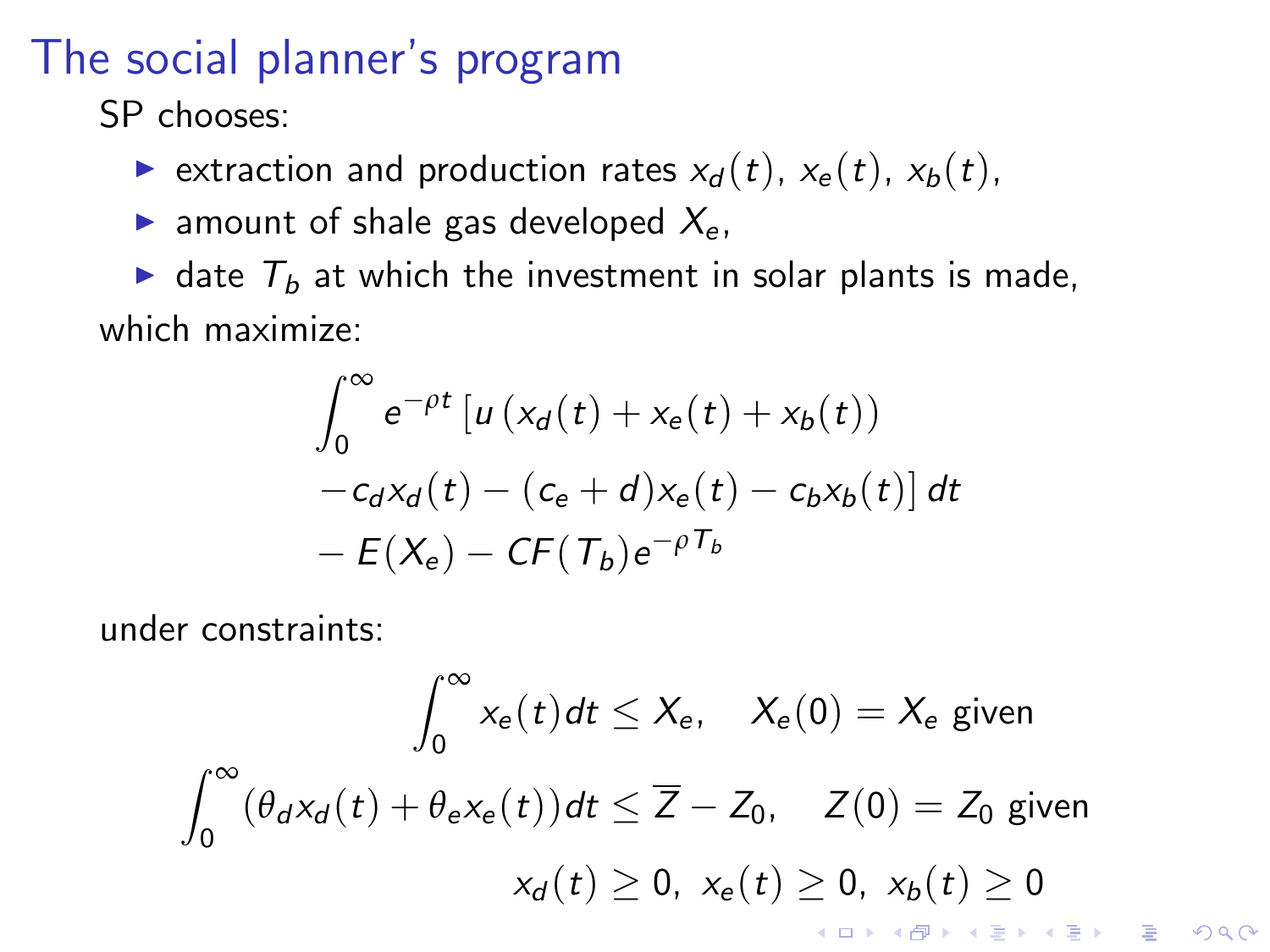### Constrained optimal price path (1)

For  $X_e$  and  $T_h$  given: FOC, with  $\lambda(t)$  the scarcity rent associated to the stock of shale gas and  $\mu(t)$  the carbon value:

$$
u'(x_d(t)) \leq c_d + \theta_d \mu(t)
$$
  
\n
$$
u'(x_e(t)) \leq c_e + d + \lambda(t) + \theta_e \mu(t)
$$
  
\n
$$
u'(x_b(t)) \leq c_b
$$

with equality when the energy is actually used, and

$$
\dot{\lambda}(t) = \rho \lambda(t)
$$
  

$$
\dot{\mu}(t) = \rho \mu(t)
$$
 before the ceiling

K ロ ▶ K @ ▶ K 할 > K 할 > 1 할 > 1 이익어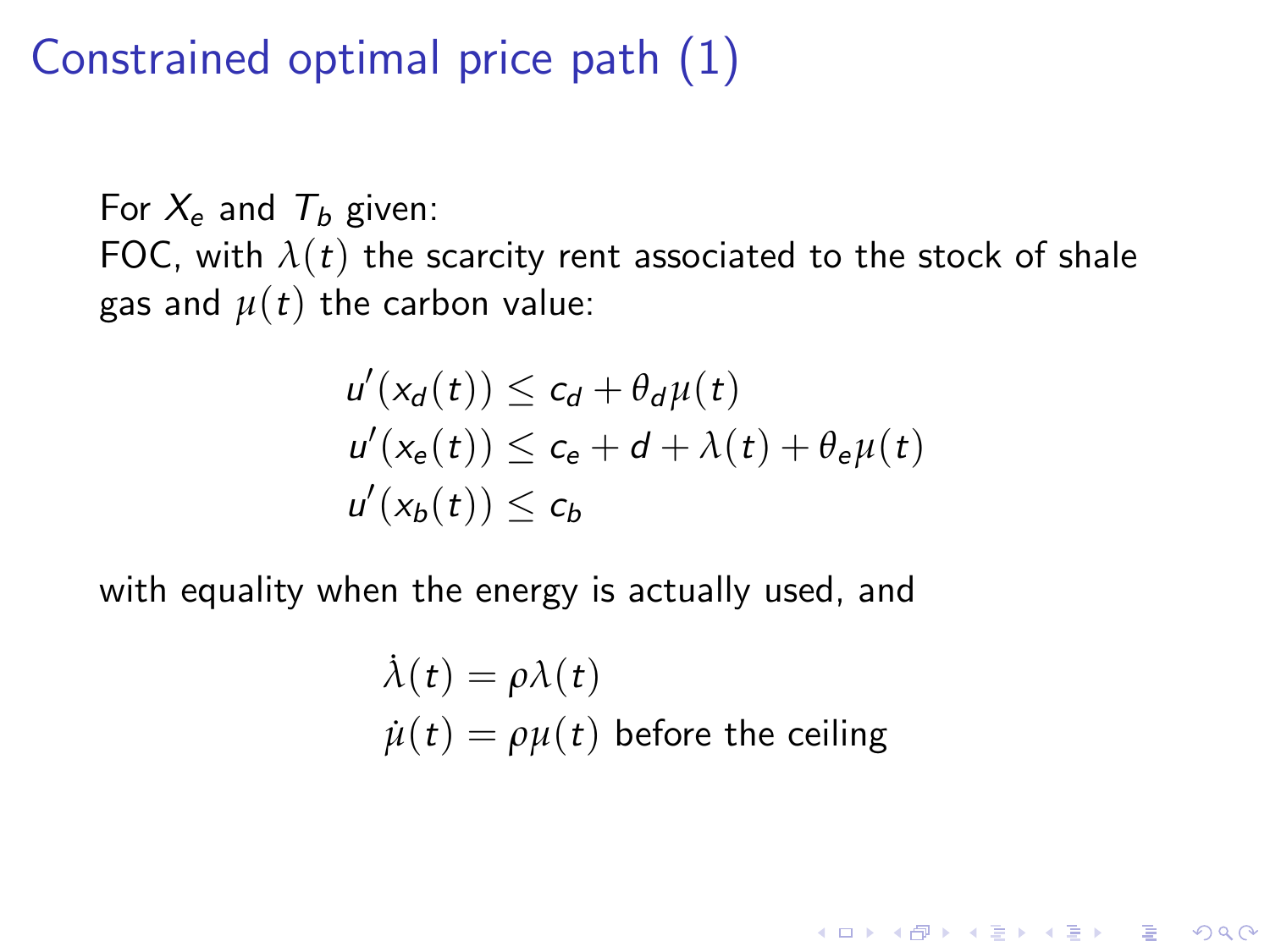### Constrained optimal price path (2)

 $\blacktriangleright$   $X_e$  exhausted.

- $\blacktriangleright$  Ceiling reached at date  $T_b$ .
- $\blacktriangleright$  Energy sources used successively no phase of simultaneous use.
- R&D costs  $CF(t)$  paid when solar starts to be used, i.e. at date  $T_{b}$ .
- $\blacktriangleright$   $c_e < c_d$  by assumption, but  $c_e + d \geq c_d$ , depending on the size of the marginal local damage d. Determines which fossil fuel is used first.

**KORKAR KERKER EL VOLO**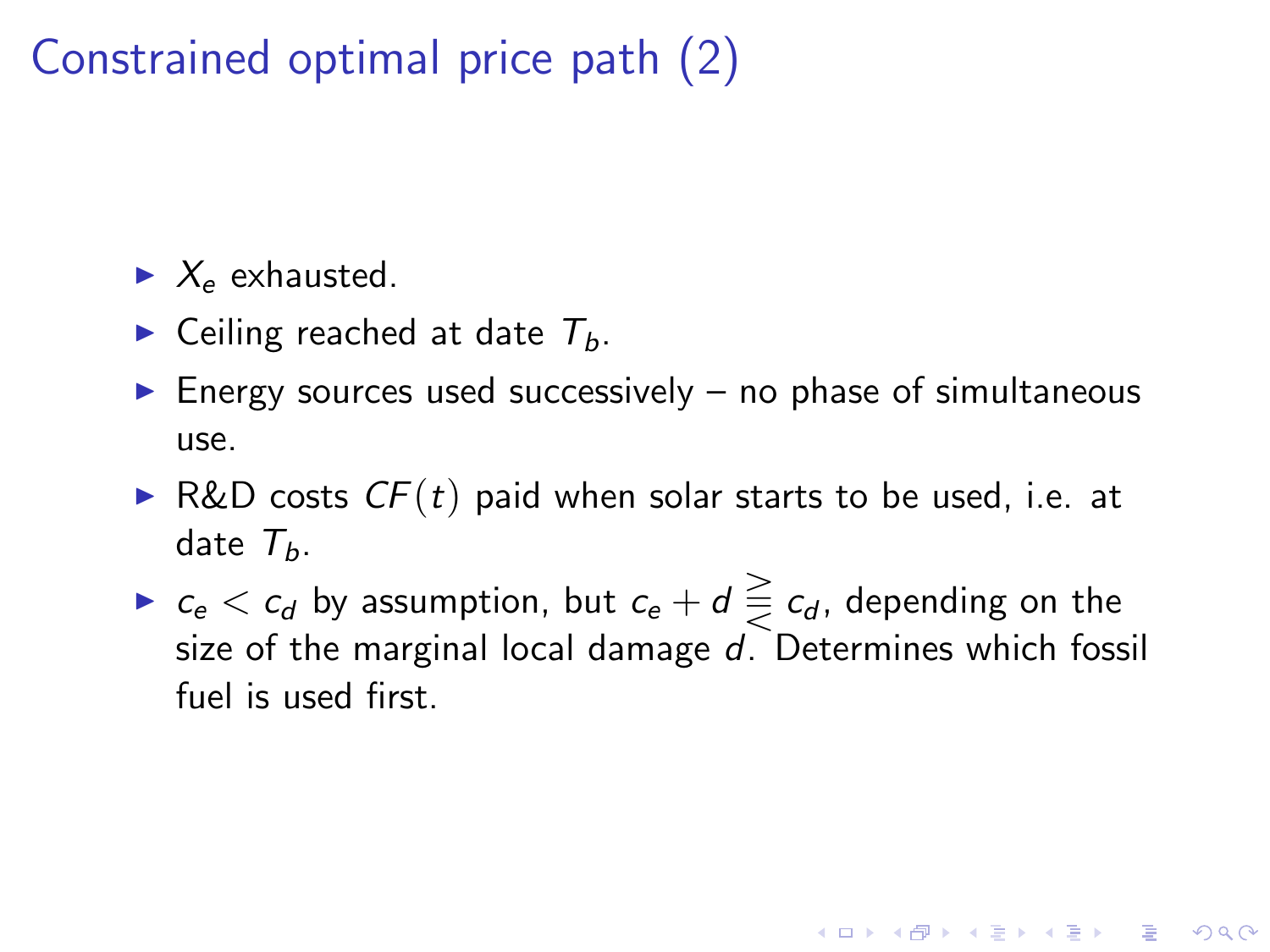### Constrained optimal price path (3)

Large local damage:  $d > c_d - c_e$ 

Price path potentially composed of three phases:

- 1. Coal used between 0 and  $T_e$ ;
- 2. shale gas used between  $T_e$  and  $T_b$ , with continuity of the energy price at date  $T_e$ ;
- 3. solar used from  $T_b$  onwards.
- One (or two) of these phases may not exist.
	- Absent climate policy ( $\overline{Z} \to \infty$ ), pollution does not matter  $\implies$  coal used alone forever.
	- $\triangleright$   $\overline{Z}$  finite  $\Longrightarrow$  switch to solar at some point. But is it useful to use shale gas as well?
		- If  $\theta_e$  close to  $\theta_d$ , shale gas never developed.
		- If  $\theta_e$  close to zero and ceiling constraint very tight, shale gas may be exploited from the beginning and coal completely evicted.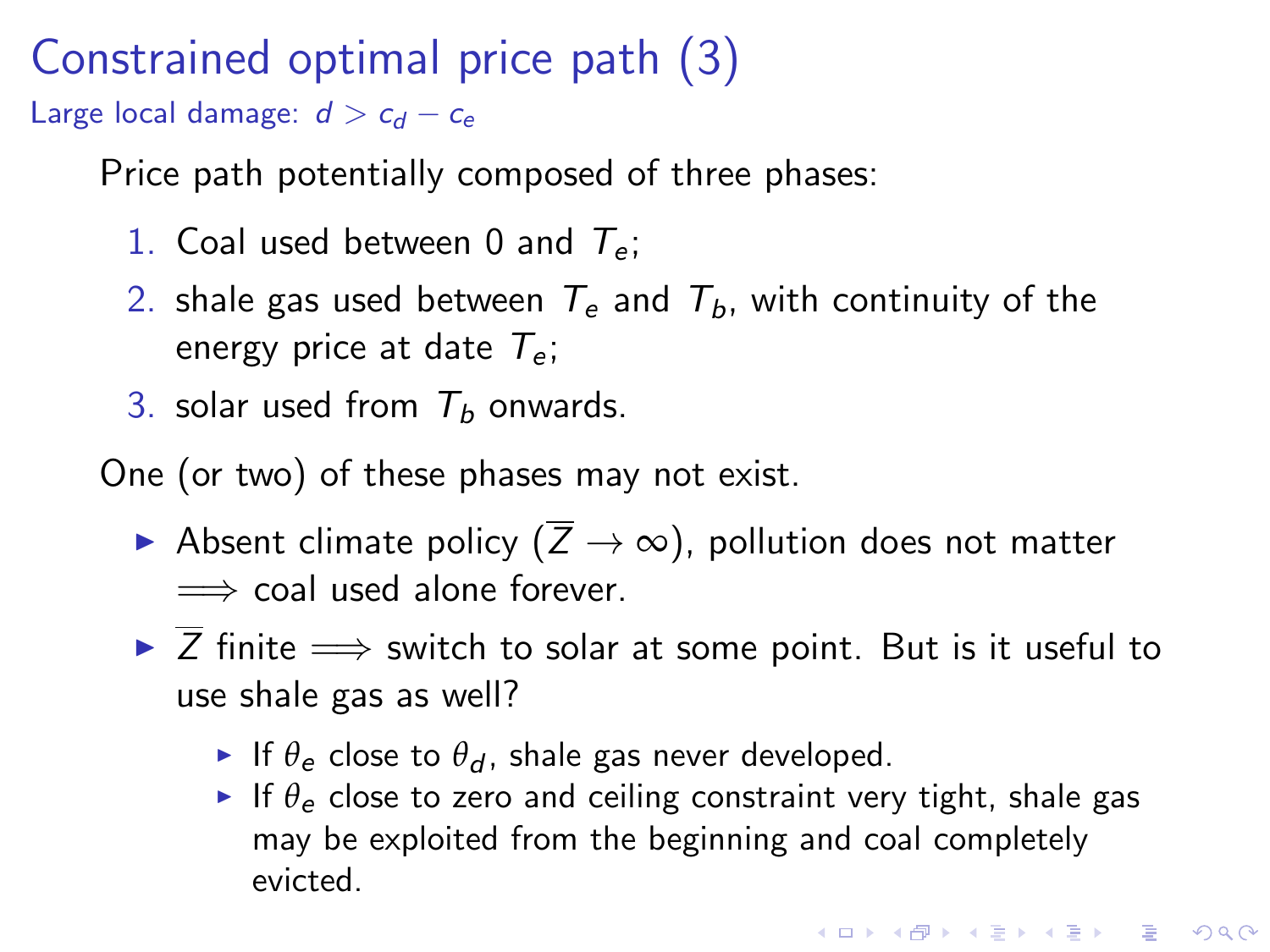Constrained optimal price path (4) Small local damage:  $d < c_d - c_e$ 

Again, price path potentially composed of 3 phases:

**KORKA SERKER ORA** 

- 1. Shale gas used between 0 and  $T<sub>d</sub>$ ;
- 2. Coal used between  $T<sub>d</sub>$  and  $T<sub>b</sub>$ ;
- 3. Solar used at price  $c<sub>b</sub>$  from  $T<sub>b</sub>$  onwards.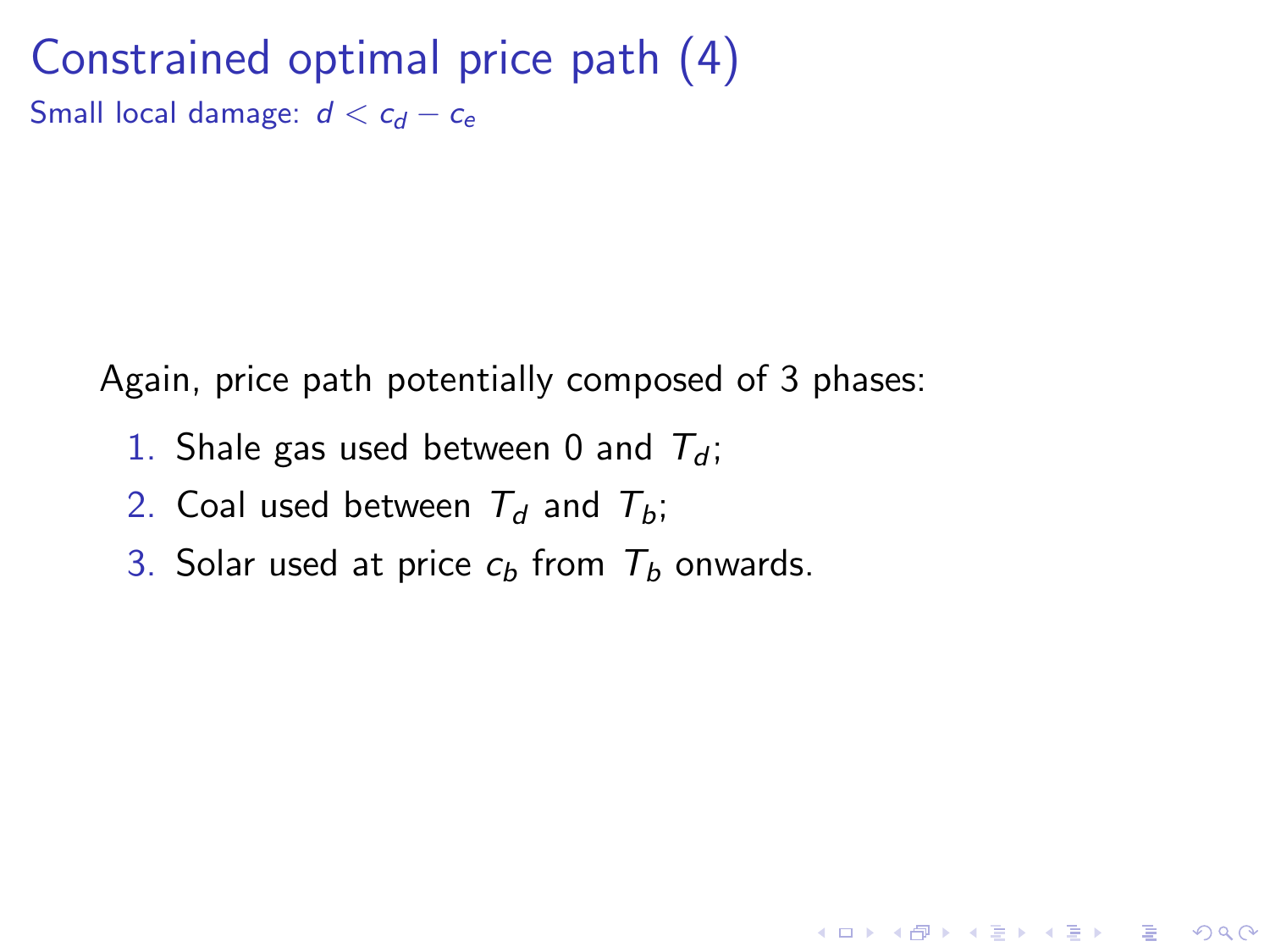# Solution (1)

 $X_e$  and  $T_h$  chosen optimally:

 $\blacktriangleright$  X<sub>e</sub> s.t.

$$
\lambda_0 = E'(X_e)
$$

**KORKA SERKER ORA** 

- $\triangleright$  T<sub>b</sub> s.t. marginal benefit of postponing the switch to solar = marginal cost.
- $\triangleright$  The energy price jumps downwards at date  $T_b$ .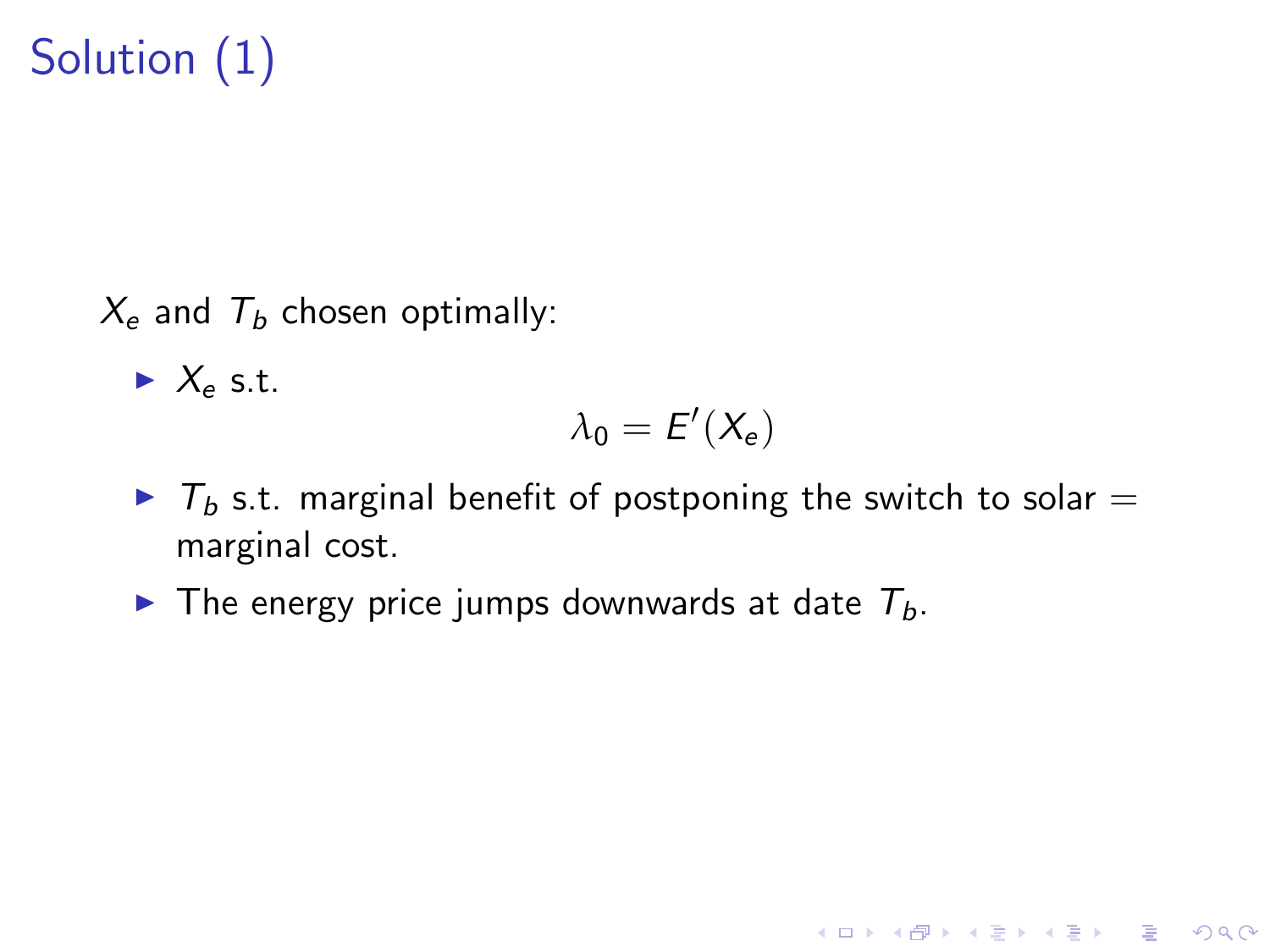## Solution (2)

Optimal succession of energy sources as a function of the stringency of climate policy

#### large local damage

| Shale, solar  | $\overline{Z}_2$   | $\overline{Z}_1$ | $\overline{Z}$ |
|---------------|--------------------|------------------|----------------|
| ( $T_e = 0$ ) | ( $d$ high enough) |                  |                |

#### small local damage

| shape, solar  | $\overline{Z}_3$ | shape, coal, solar | $\overline{Z}$ |
|---------------|------------------|--------------------|----------------|
| $(T_d = T_b)$ | $(T_d = T_d)$    |                    |                |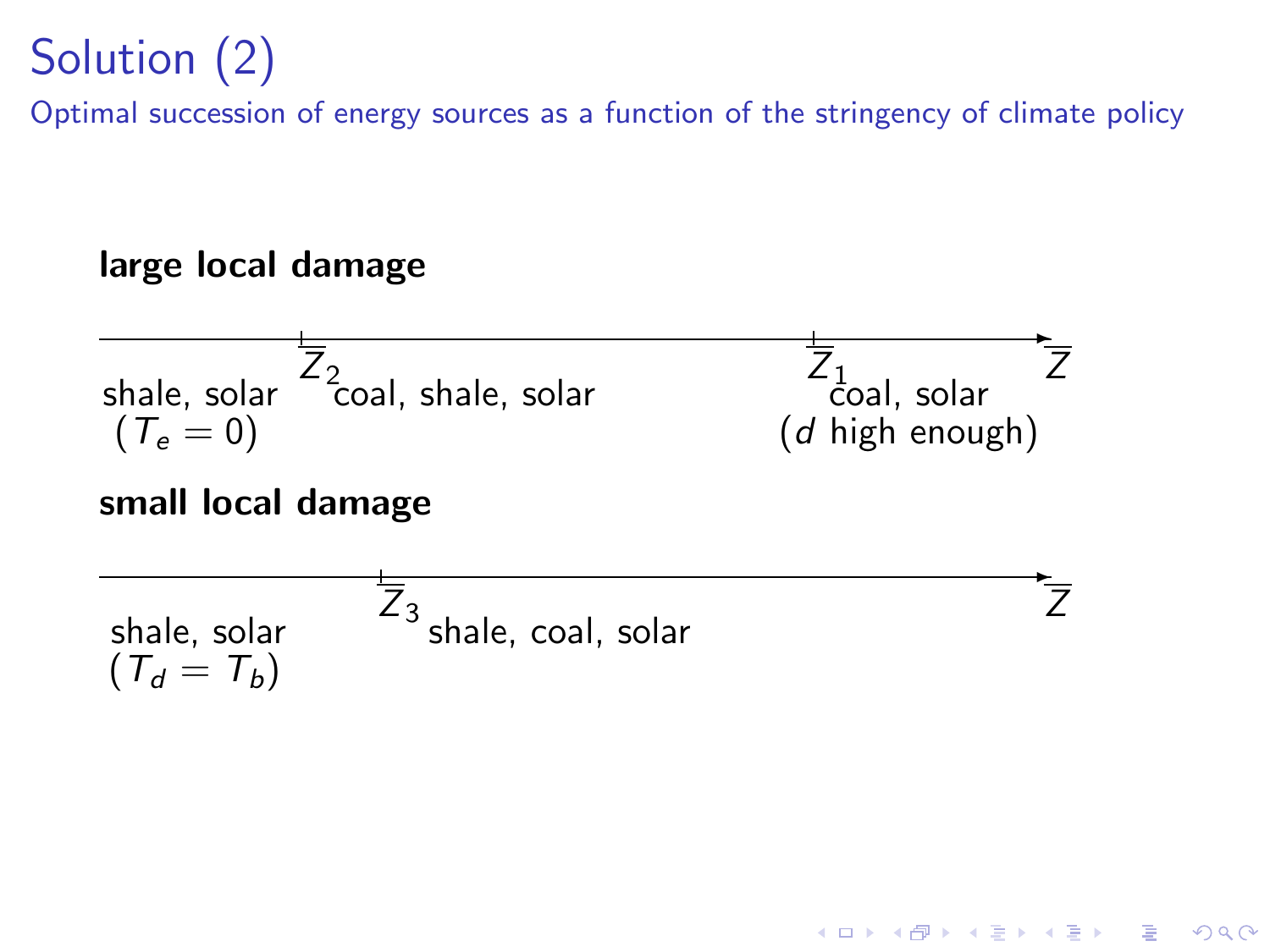### Comparative dynamics (1) Large local damage



- $\blacktriangleright$  Lenient climate policy: few (or no) shale gas developed. Energy mix before the ceiling mainly composed of coal.
- $\triangleright$  More stringent climate policy: use of shale gas more interesting because of its lower carbon content  $\implies$  it is optimal to use shale gas earlier and to develop it in a greater amount, and to use less coal.
- $\triangleright$  A more severe climate policy makes the switch to solar happen earlier.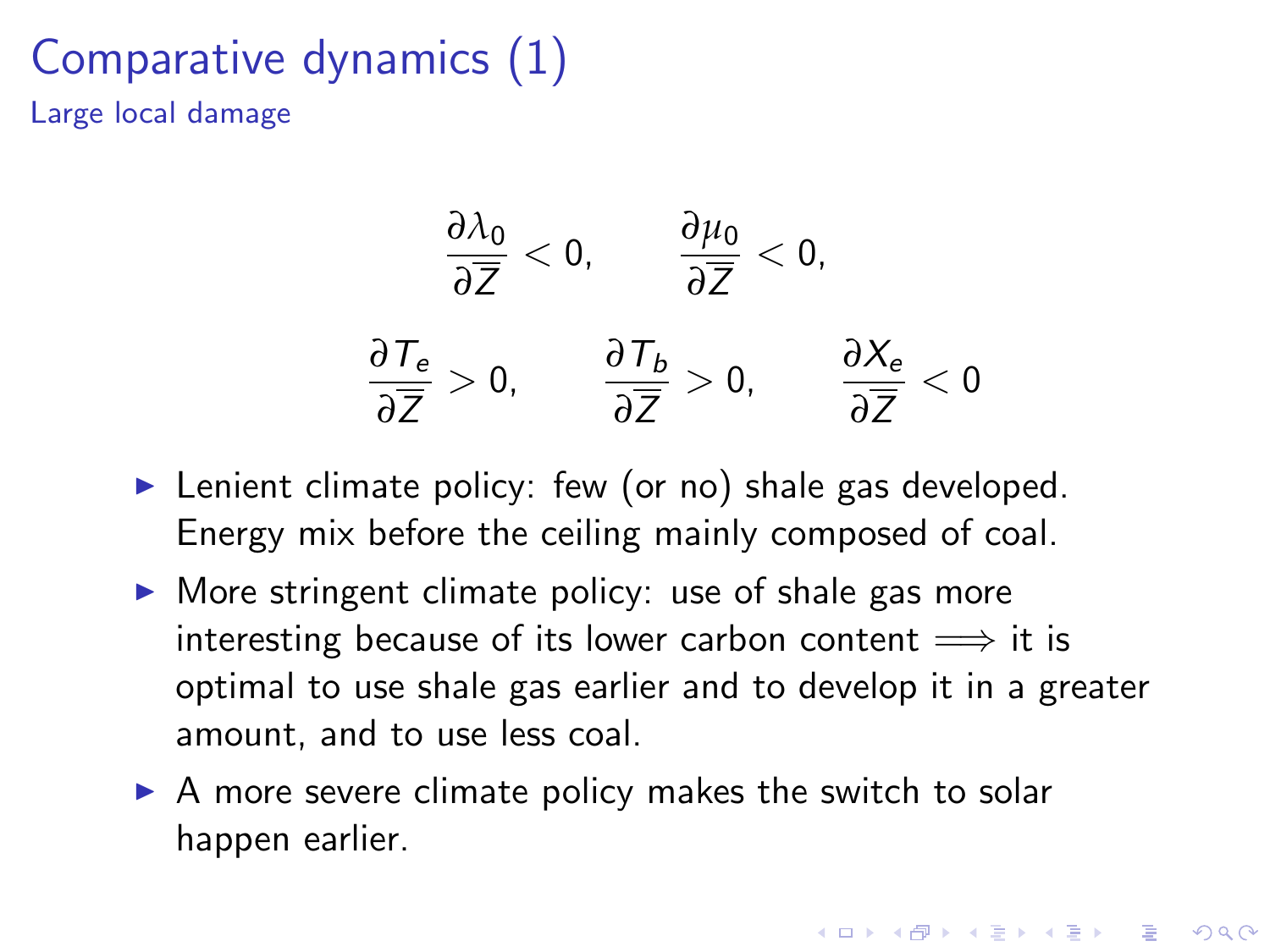#### Comparative dynamics (2) Small local damage

$$
\frac{\partial \mu_0}{\partial \overline{Z}} < 0, \qquad \frac{\partial \mathcal{T}_d}{\partial \overline{Z}} < 0, \qquad \frac{\partial \mathcal{T}_b}{\partial \overline{Z}} > 0
$$

 $\triangleright$  Remember that in this case shale gas is developed first.

 $\triangleright$  When climate policy becomes more stringent, the date of the switch to coal is postponed while the date of the switch to solar is brought forward.

**KORKA SERKER ORA**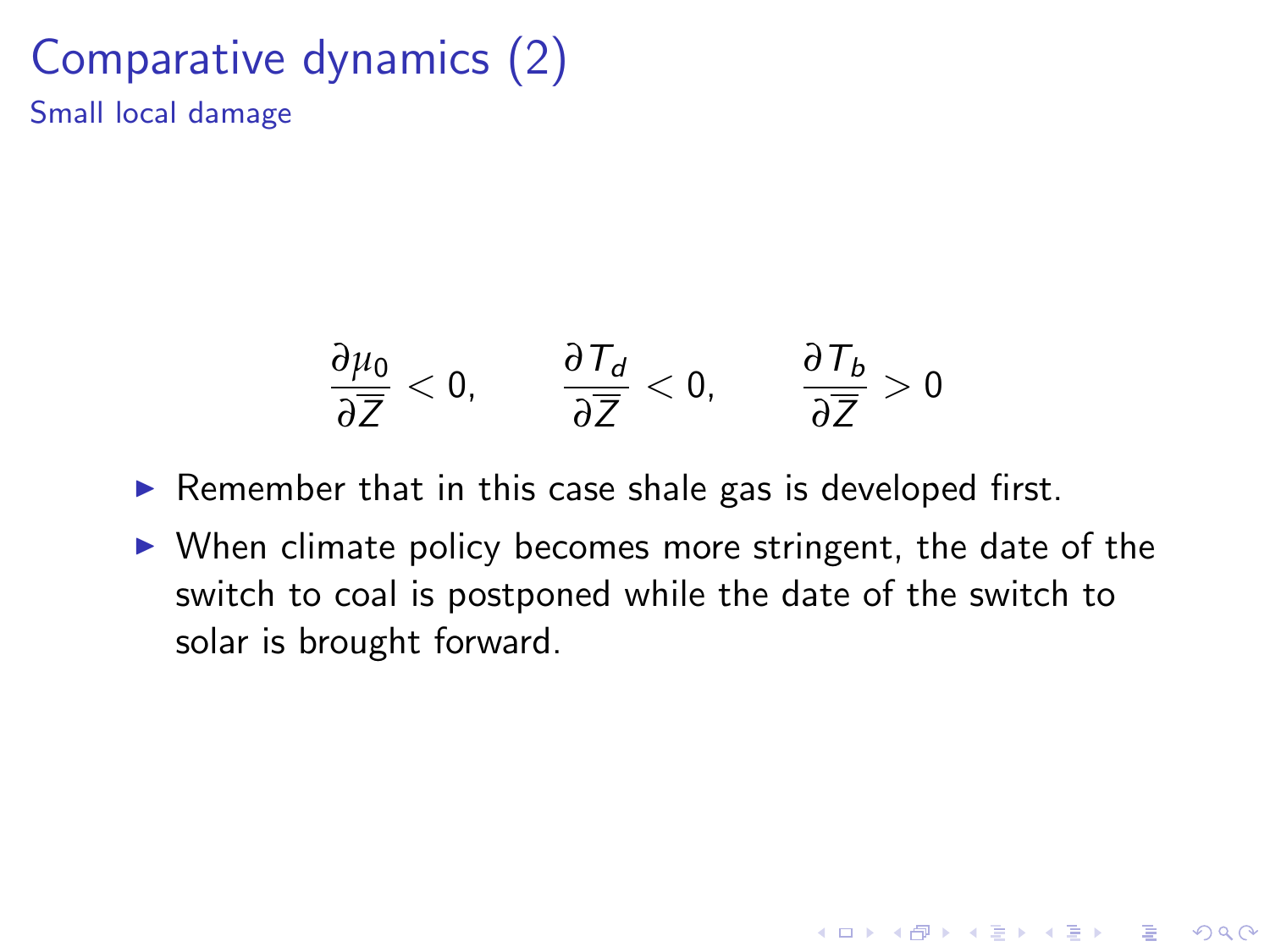$$
\text{if } \theta_e = 0, \ \frac{\partial \lambda_0}{\partial \overline{Z}} \text{ and } \frac{\partial X_e}{\partial \overline{Z}} < 0
$$
\n
$$
\text{if } \theta_e = \theta_d, \ \frac{\partial \lambda_0}{\partial \overline{Z}} \text{ and } \frac{\partial X_e}{\partial \overline{Z}} > 0
$$

- $\triangleright$  When shale gas is not polluting, the more stringent climate policy is, the more shale gas is developed.
- $\triangleright$  When shale gas is as polluting as coal, the more stringent climate policy is, the less shale gas is developed. Shale gas is evicted by solar.
- If  $\theta_e < \theta_d$  and if the price elasticity of demand is low, the more stringent climate policy is, the more shale gas is developed.

**KORKAR KERKER EL VOLO**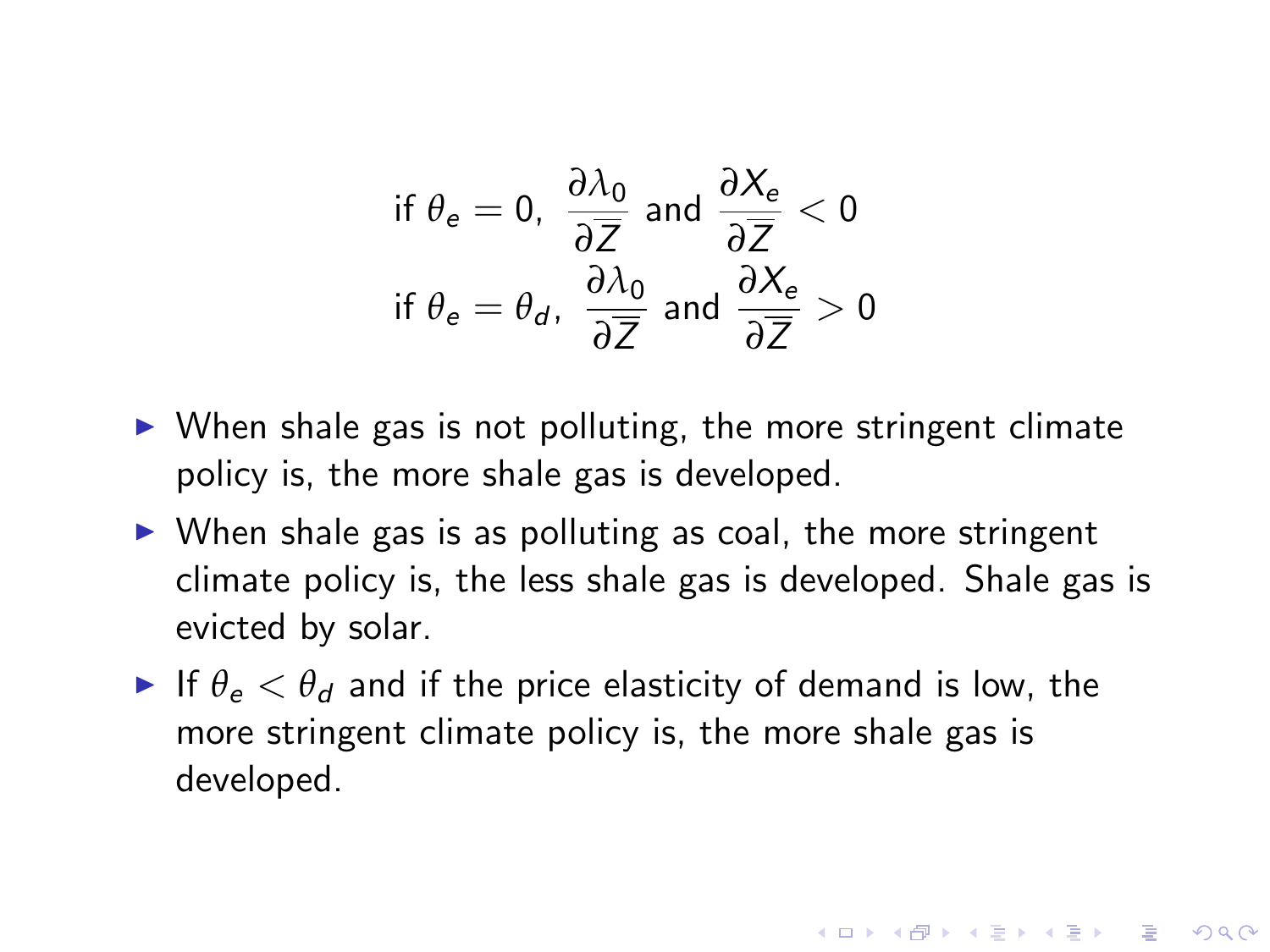### Constraint on energy expenditures (1) Solution

 $\blacktriangleright$  Present value of total energy expenditures:

$$
A_0 = \int_0^\infty e^{-\rho t} \left[ c_d x_d(t) + c_e x_e(t) + c_b x_b(t) \right] dt
$$
  
+  $E(X_e) + C F(T_b) e^{-\rho T_b}$ 

 $\blacktriangleright$  Constraint:

$$
A_0 \leq A_0^{\text{ref}}
$$

4 D > 4 P + 4 B + 4 B + B + 9 Q O

with  $A_0^{\text{ref}}$  the present value of energy expenditures absent climate policy.

- $\blacktriangleright$  Reference absent climate policy:
	- $\blacktriangleright$  large local damage: coal used alone;
	- $\triangleright$  small local damage: shale gas used first, then coal.
	- $\triangleright$  solar never developed.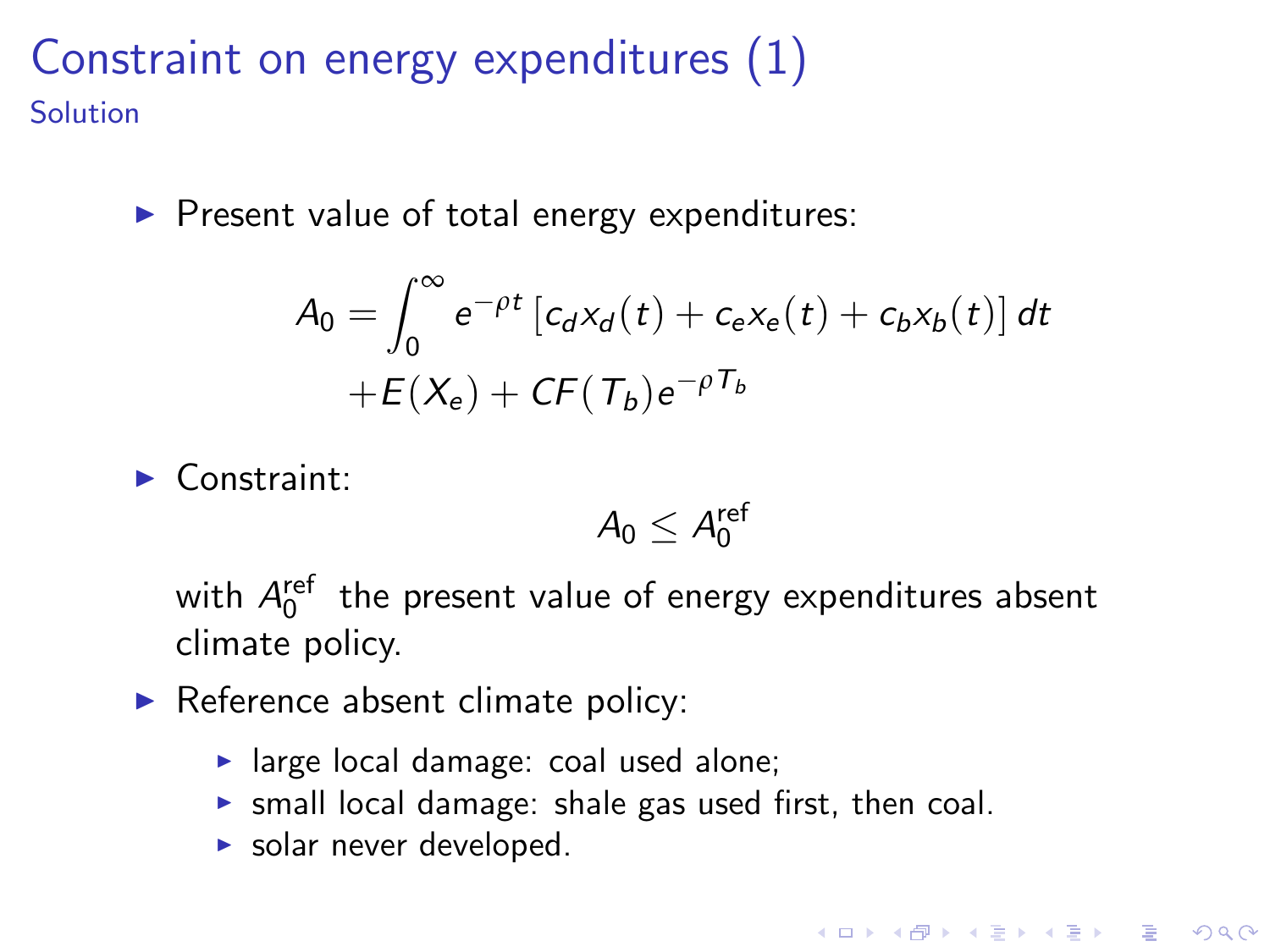- $\triangleright$  Let  $\alpha$  be the Lagrange multiplier associated to the constraint. FOC: as without constraint, with  $c_{e}$ ,  $c_{d}$  and  $c_{b}$  replaced by  $(1 + \alpha)c_e$ ,  $(1 + \alpha)c_d$  and  $(1 + \alpha)c_b$ , and  $E(X_e)$  and  $CF(T_b)$ replaced by  $(1 + \alpha)E(X_e)$  and  $(1 + \alpha)CF(T_b)$ .
- **Financial constraint binding**  $\Rightarrow \alpha > 0$ **.**
- $\triangleright$  The constraint increases the monetary costs of energy generation (extraction, investment and O&M costs) compared to the non-monetary environmental cost (local damage  $d$ ).
- $\rightarrow$   $\rightarrow$  incentive to develop more shale gas and extract it earlier.

**KORKAR KERKER EL VOLO** 

 $\triangleright$  But other effects can play in the opposite direction.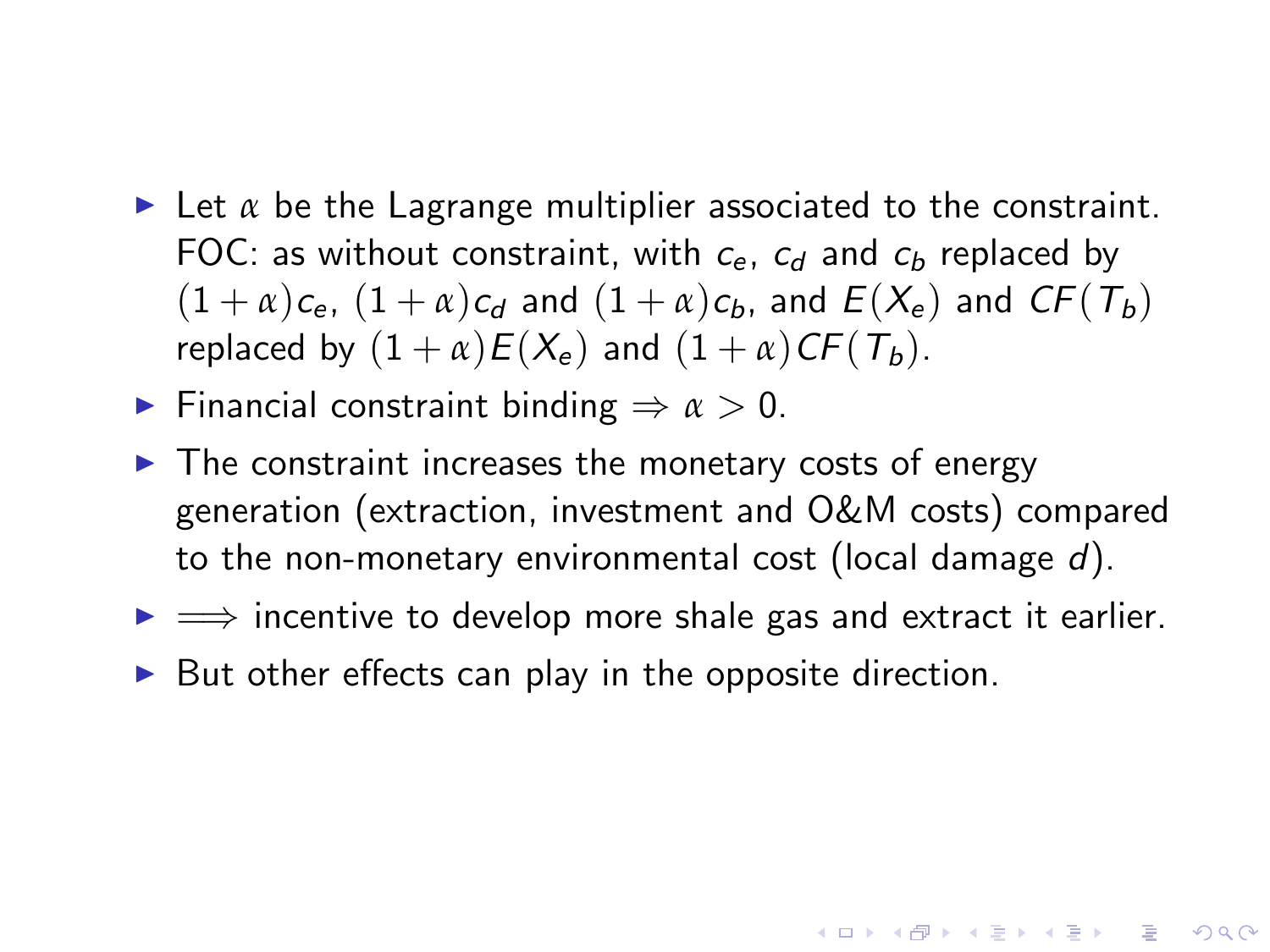### Constraint on energy expenditures (2)

Case of a low price elasticity of electricity demand

- $\blacktriangleright$  Low price elasticity of electricity demand: realistic
- $\triangleright$  When this elasticity is nil, a binding financial constraint leads to developing more shale gas and postpones the switch to solar.

**KORKA SERKER ORA** 

<span id="page-24-0"></span> $\blacktriangleright$  The result remains valid for a low elasticity.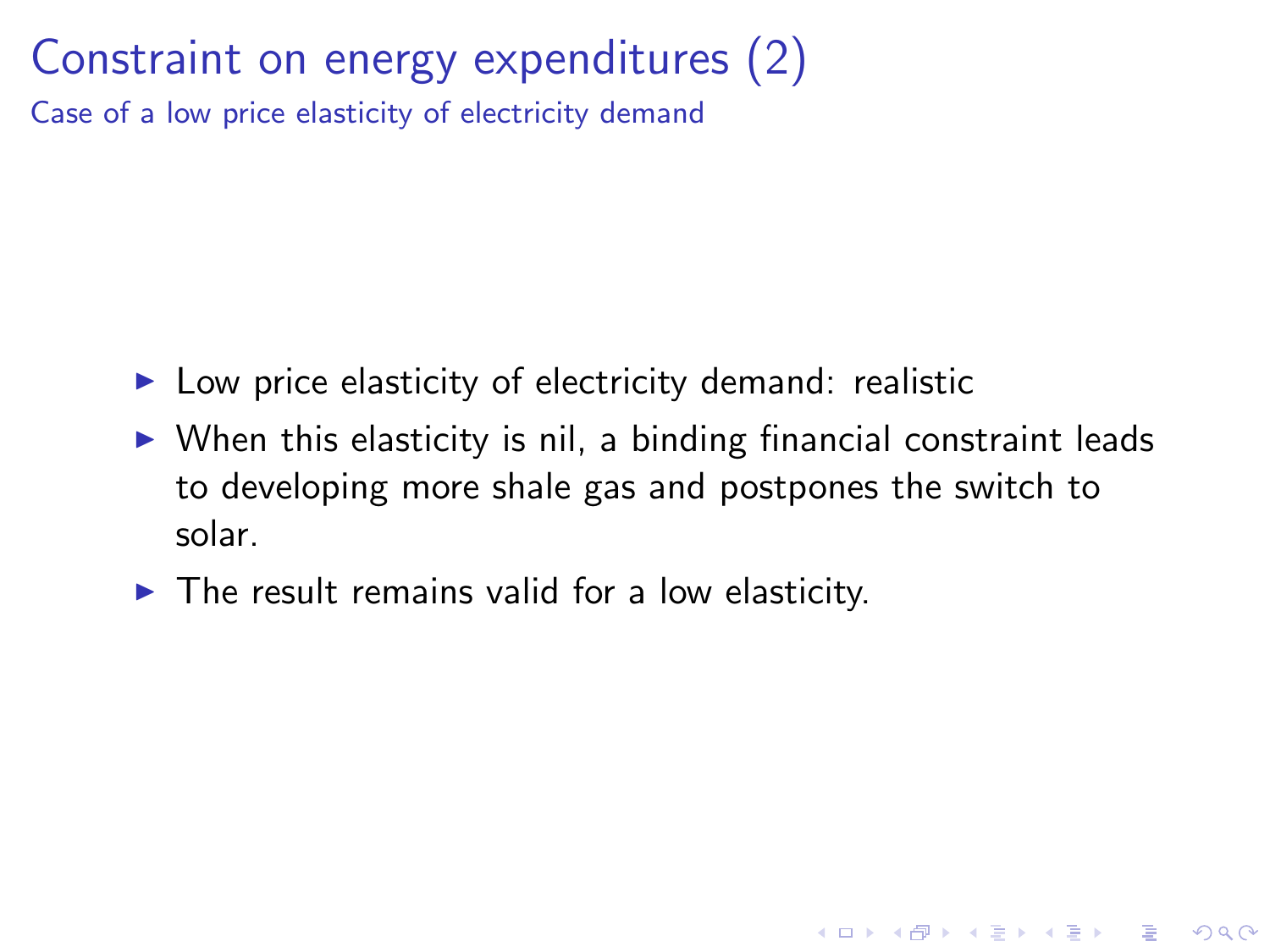## Calibration (1)

<span id="page-25-0"></span>Functional forms:

$$
u(x) = ax - b\frac{x^2}{2} \Longrightarrow D(p) = \frac{a - p}{b}
$$
  
CF(t) = CF<sub>0</sub>e<sup>-γt</sup>  

$$
E(X_e) = \frac{\varepsilon}{2}X_e^2
$$

K ロ X K 메 X K B X X B X X D X O Q Q O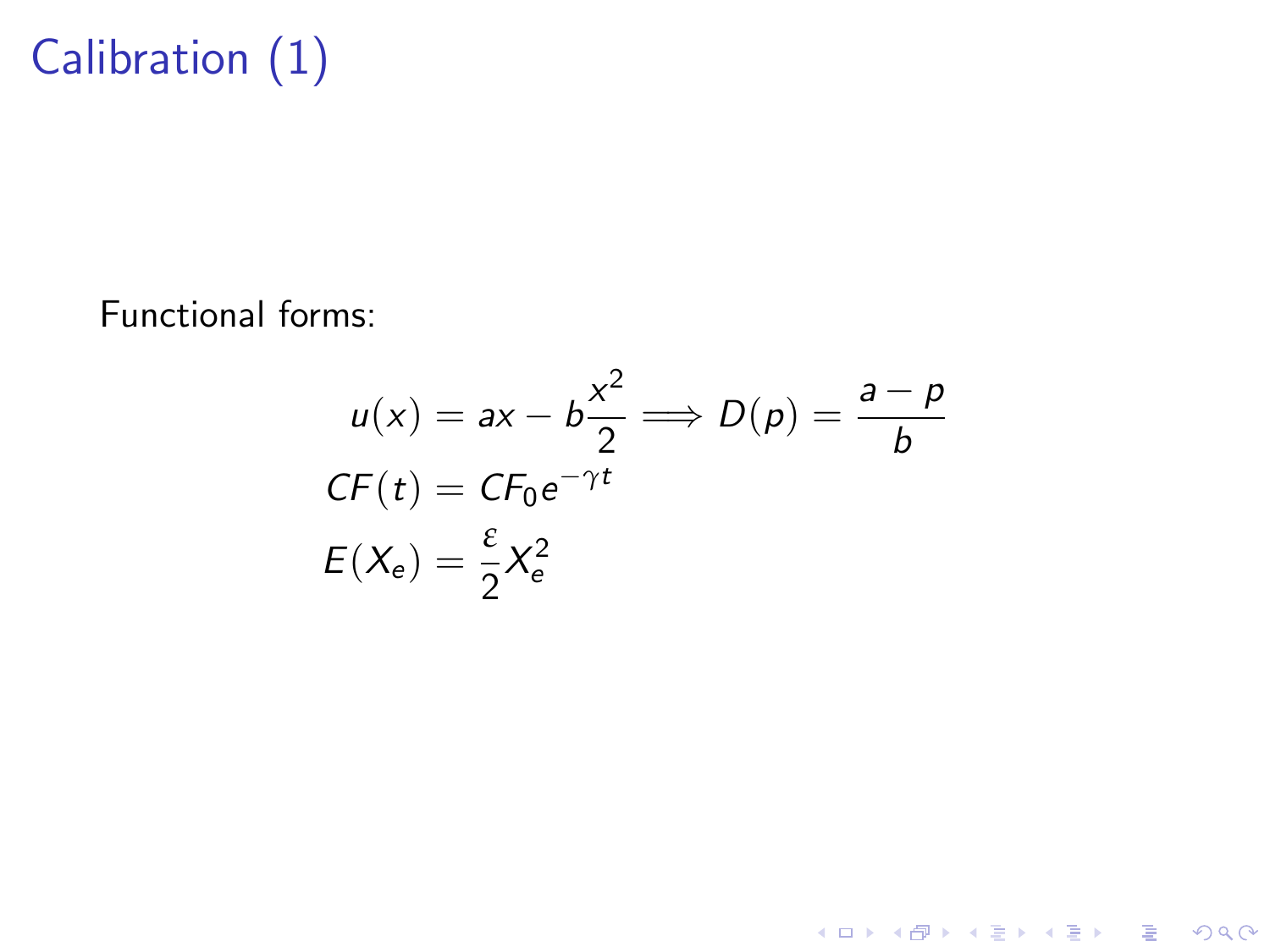## Calibration (2)

- In Unit costs  $c_d = 95.6\frac{1}{3}$  MWh,  $c_e = 66.3\frac{1}{3}$  MWh and  $c_b = 130\$/MWh$  (US levelized cost of electricity from EIA, 2014a).
- **Emission coefficients**  $\theta_d = 0.98$  **tCO<sub>2</sub>eq/kWh and**  $\theta_e = 0.47$  $tCO_2$ eq/kWh.
- **F** Rates of discounting and technical progress:  $\rho = 0.02$  and  $\gamma = 0.03$ .
- Initial carbon concentration in the atmosphere:  $Z_0 = 400$ ppm.
- $\triangleright$   $\rightarrow$  Around 50% of total emissions is projected to come from electricity generation.
	- Around  $11\%$  of GhG emissions come from the European Union.
	- $\triangleright \implies$  a 3°C target corresponds to a European sectoral ceiling in electricity generation of 408 ppm.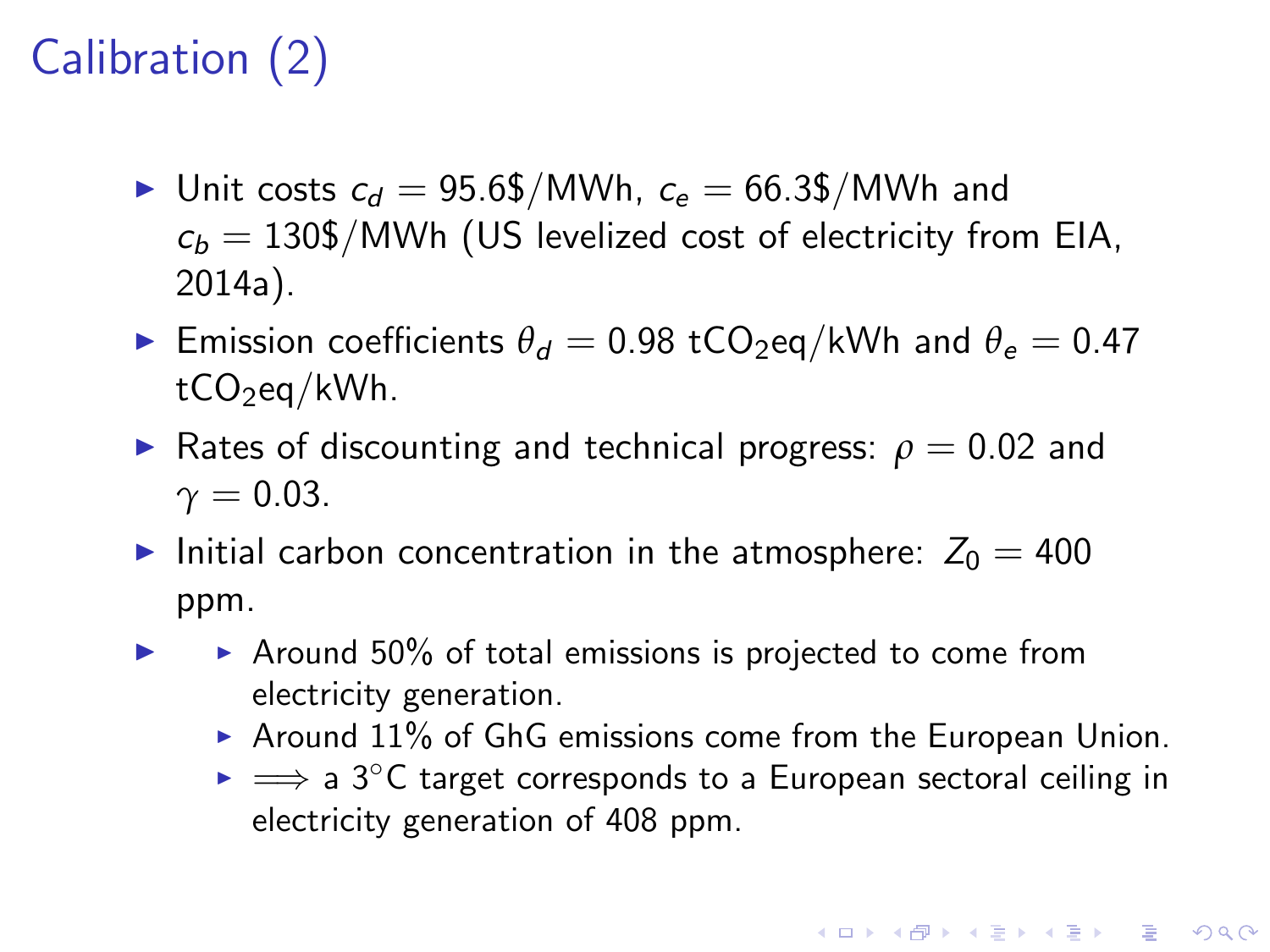## Calibration (3)

- $\triangleright$  The fixed cost of developing a clean technology at date 0,  $CF<sub>0</sub>$ , is assumed to be the investment necessary to solve the intermittence problem (infrastructure and storage). It is calibrated using the French Environment and Energy Management Agency report (ADEME, 2015) : 329 Million  $\epsilon$ /year.
- $\triangleright$  Demand elasticity at 95.6\$/MWh = 0.25 (Alberini et al., 2011).
- $\triangleright$  Marginal cost of shale gas exploration calibrated using data on US shale wells (EIA Natural Gas Weekly Update).

4 D > 4 P + 4 B + 4 B + B + 9 Q O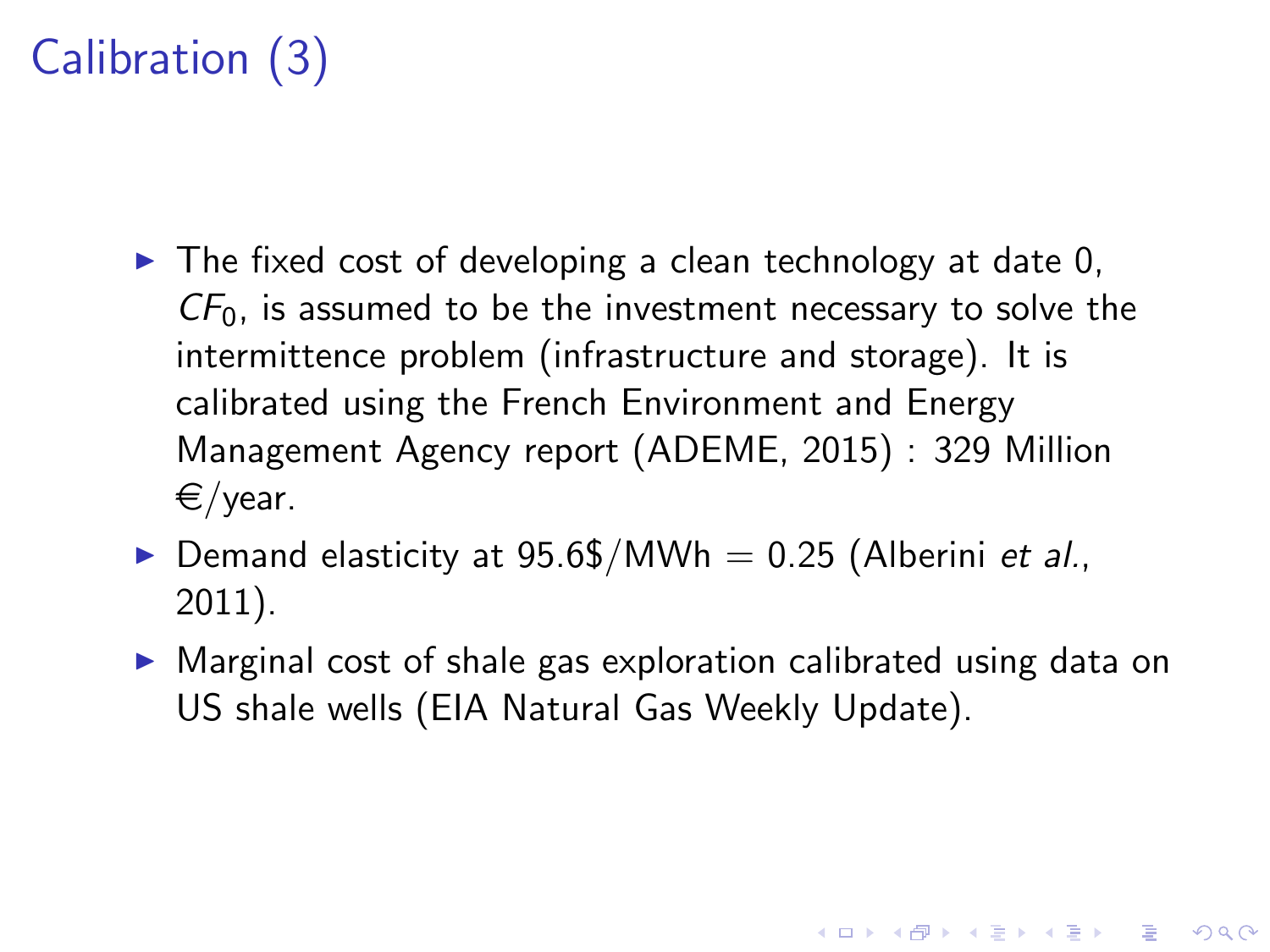## Simulations (1)

- ► Large marginal local damage: we take  $d = 3/4 * c_e$ .
	- It is then optimal to switch from coal to shale gas in  $T_e = 30$ years, and from shale gas to solar in  $T_b = 34$  years.
	- $\triangleright$  Very few shale gas is extracted (5.7% of total European resources are developed).
- ► Small marginal local damage:  $d = 1/4 * c_e$ . Then coal is completely evicted by shale gas.
- $\triangleright$  Small marginal local damage  $d = 0.4 * c_{e}$  (to have an interior solution where the 3 energy sources are used):
	- $\triangleright$  it is then optimal to switch from shale gas to coal in  $T_d = 60.7$  years, and from coal to solar in  $T_b = 62.5$  years.
	- $\triangleright$  Now, very few coal is extracted. The quantity of shale gas developed is  $X_e = 126.4 \, 10^9$  MWh, i.e. 92% of the total recoverable resources.

**K ロ ▶ K @ ▶ K 할 X X 할 X 및 할 X X Q Q O**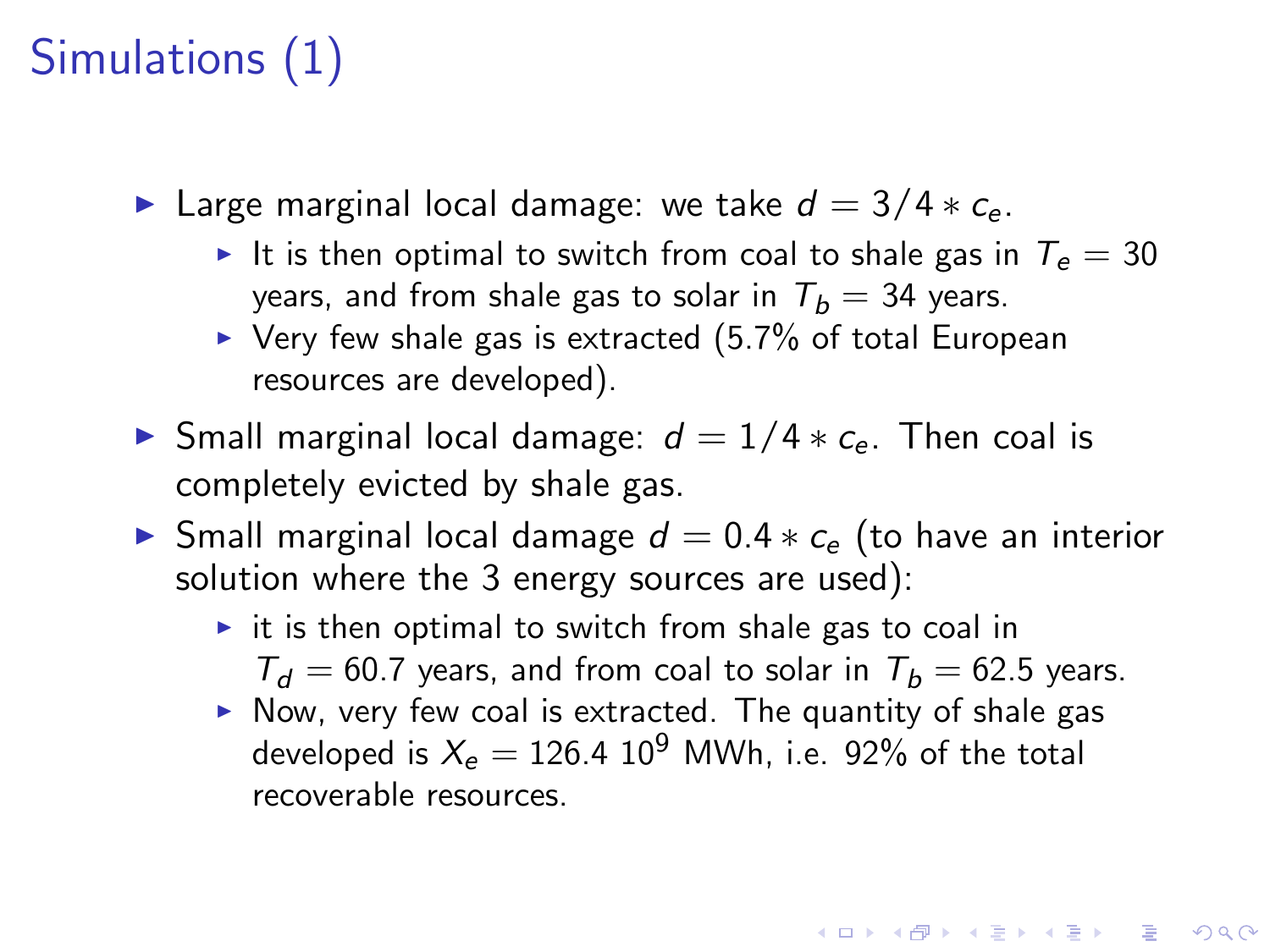## Simulations (4)

The trade-off between local and global damages

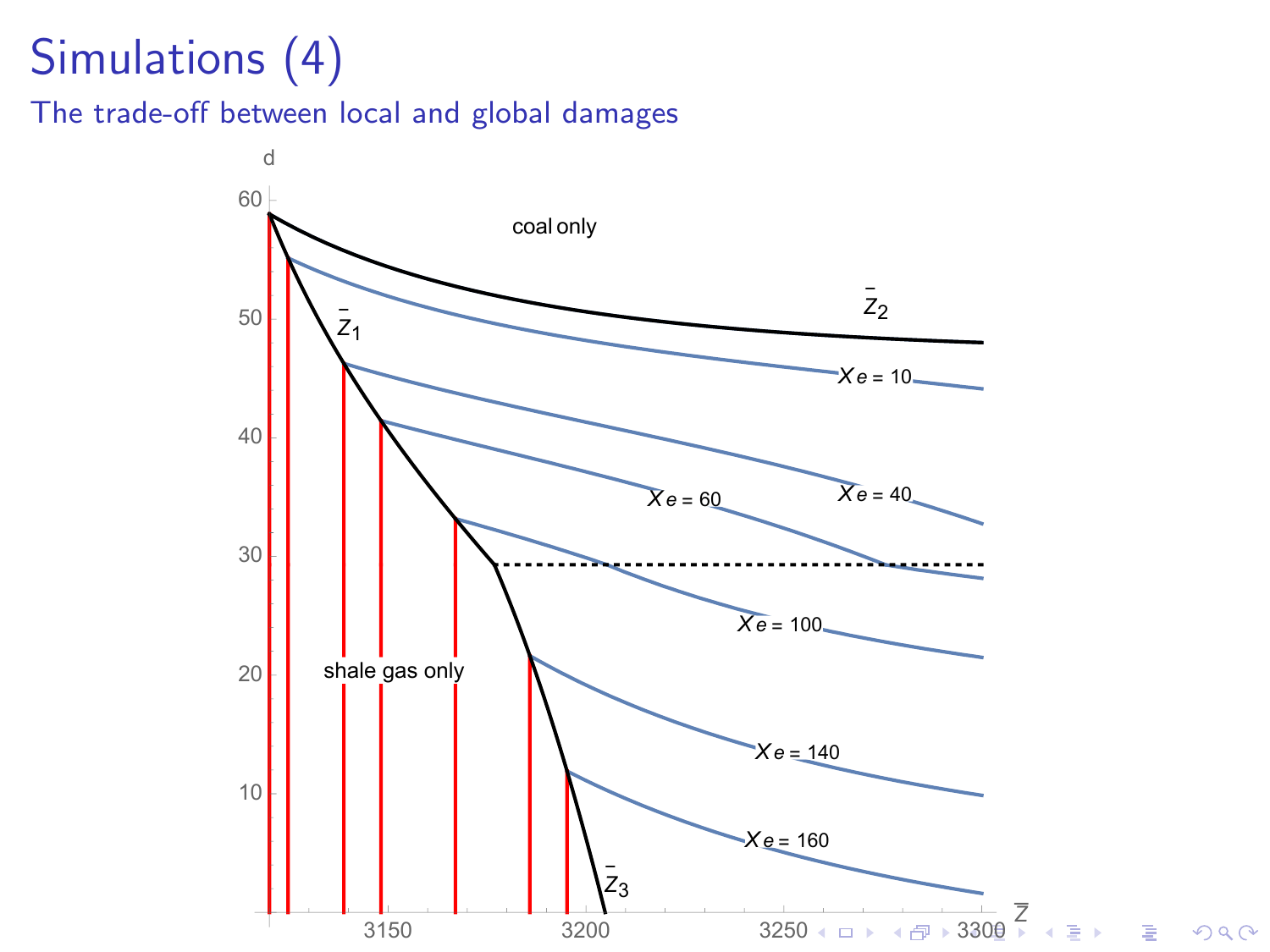## Simulations (5)

The consequences of a financial constraint



<span id="page-30-0"></span>Figure: Quantity of shale gas developed as a function of the value of the ceiling in the reference case (solid line) and the constrained case (dotted line) when the marginal local damage is large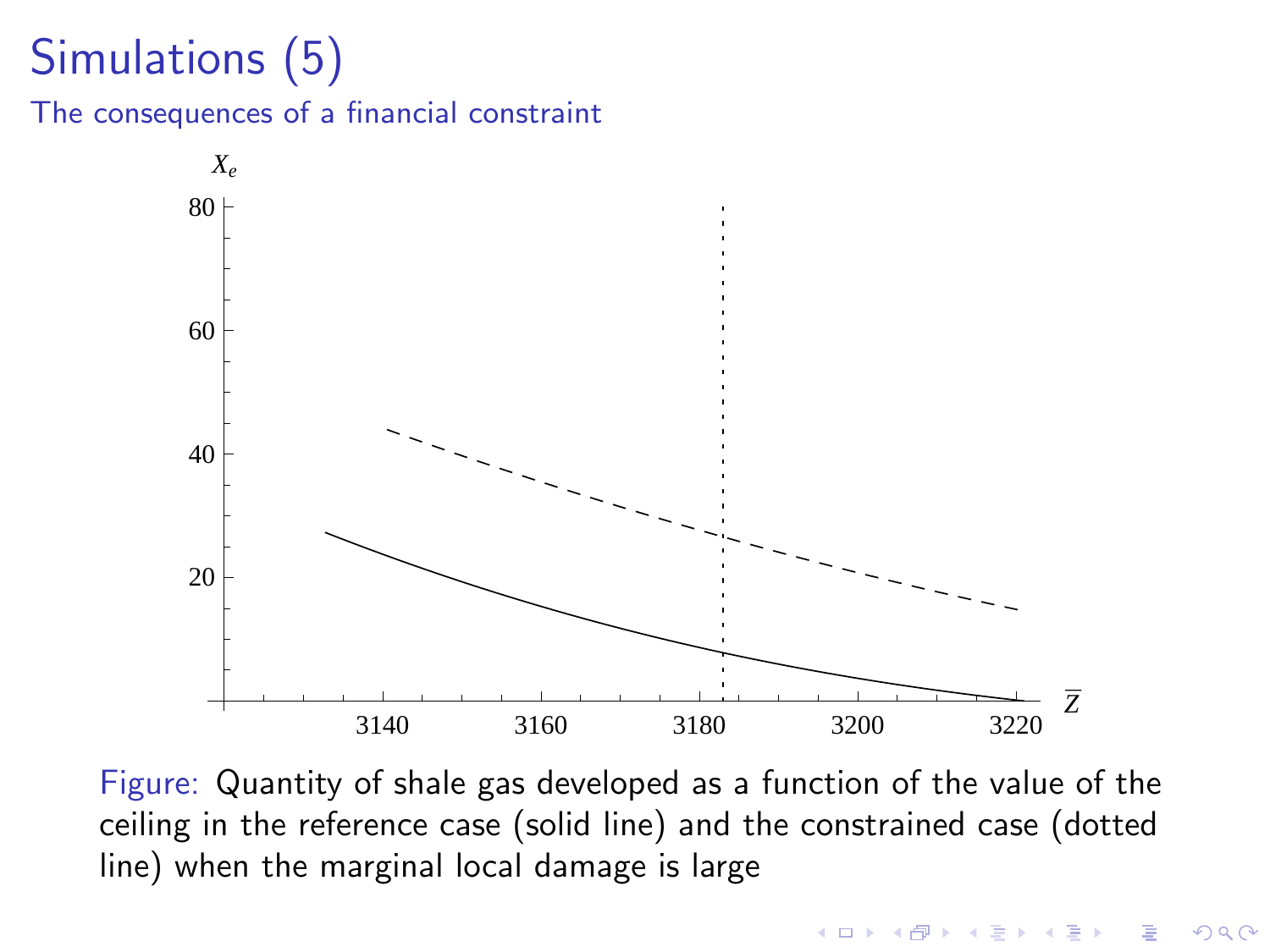## Simulations (6)

The consequences of a financial constraint



Figure: Switching dates  $T_e$  (blue) and  $T_b$  (green) as functions of the value of the ceiling in the reference case (solid line) and the constrained case (dotted line) when the marginal local damage is large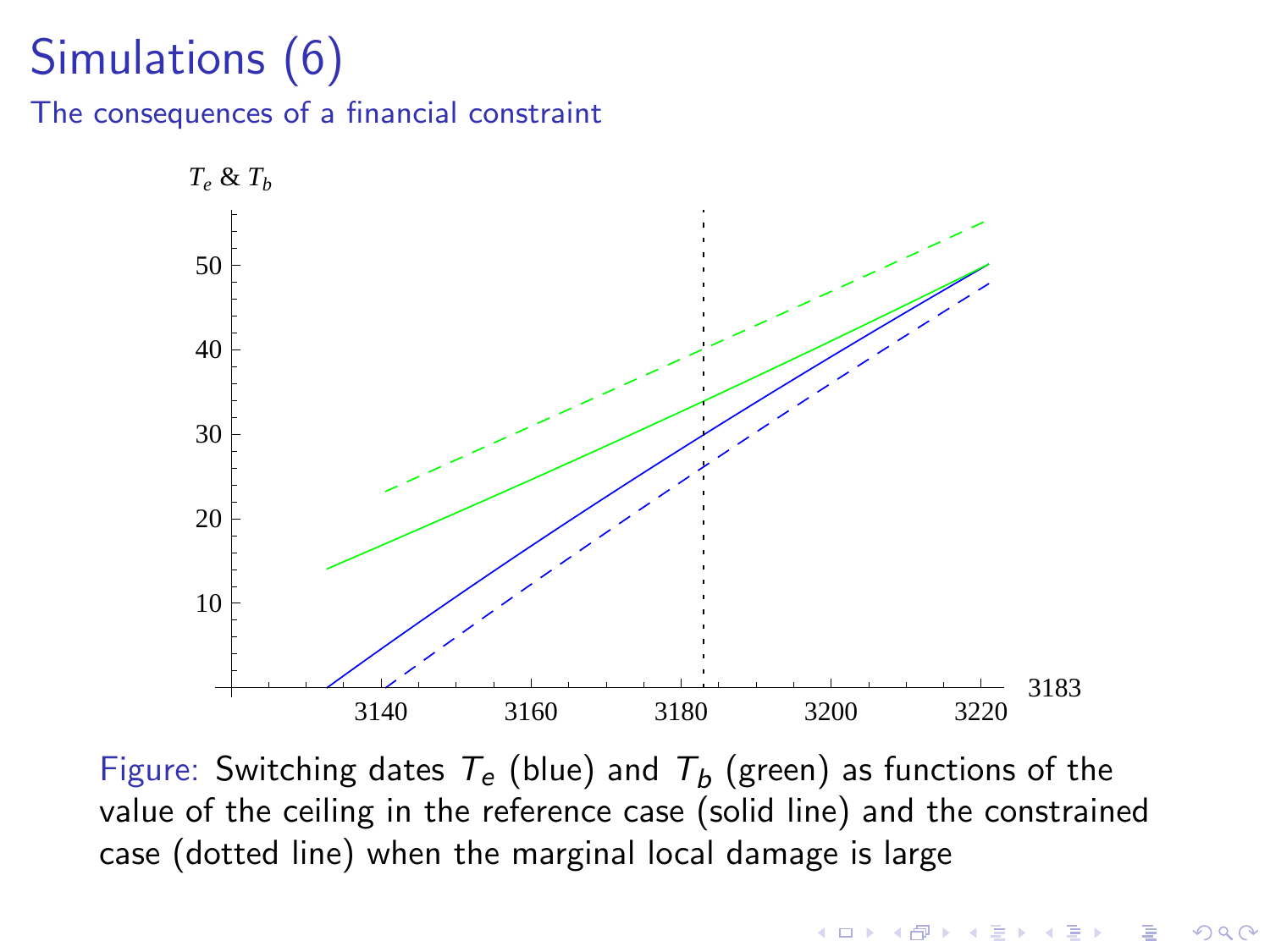## Simulations (7)

A moratorium on shale gas development

- $\blacktriangleright$  Electricity generated with coal or solar only.
- In Large local damage and lenient climate policy  $(\overline{Z} > \overline{Z}_1)$ : the moratorium leads to the optimal solution. Inconsequential.
- $\triangleright$  Other cases: for a given climate policy, the moratorium brings forward the switch to solar and increases energy expenditures
- For a large local damage  $d = 66.3 * (3/4)$ , the switch to solar occurs 2 years earlier, energy expenditures increase by 1.8% and intertemporal welfare decrease by 3.6%. Very moderate effect.
- <span id="page-32-0"></span>► For a small local damage  $d = 66.3 * 0.4$ , the switch to solar occurs 30 years earlier, energy expenditures increase by 26.7% and intertemporal welfare decrease by 33.5%. Now the negative effect of the moratorium is massive.